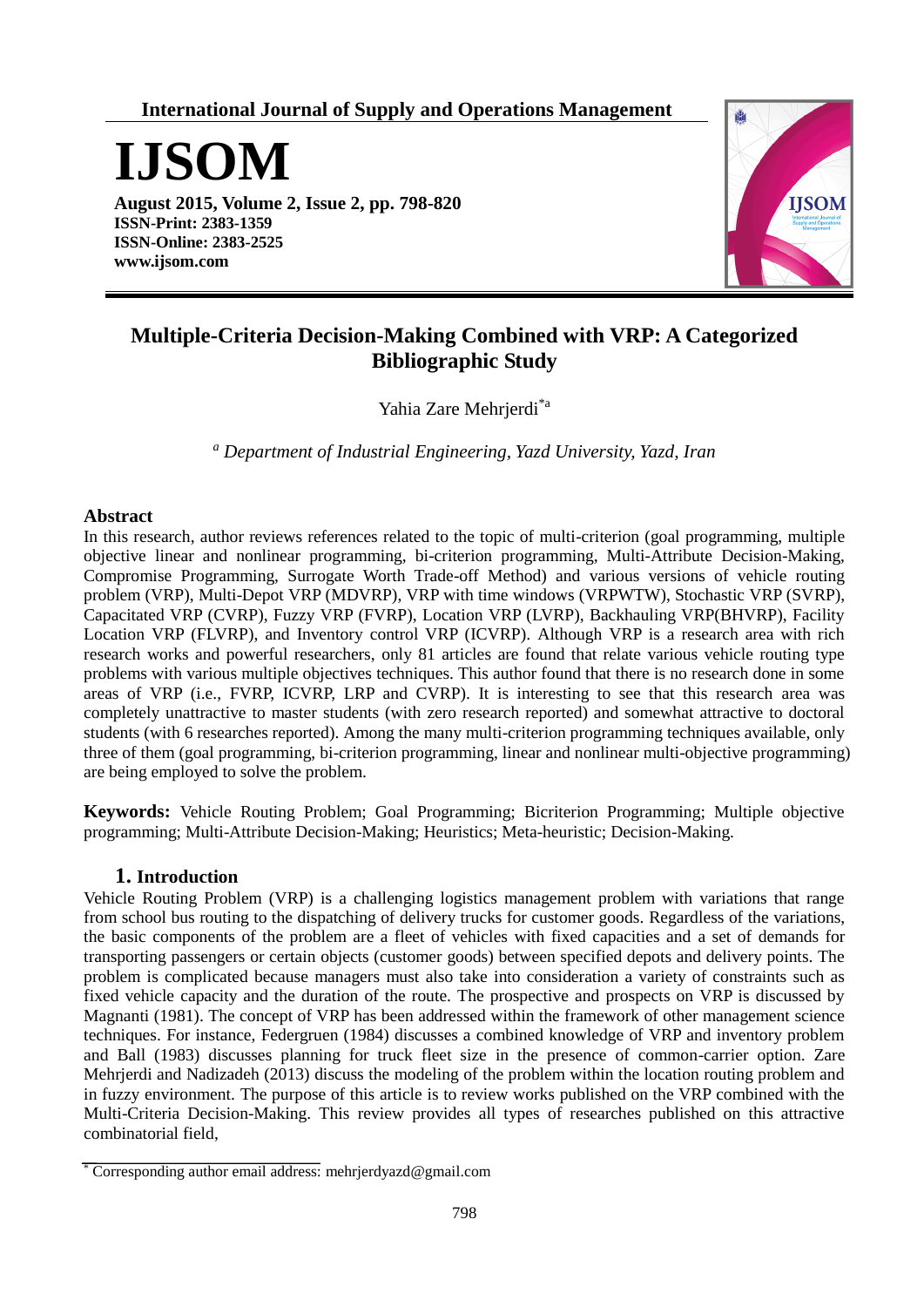Including the Ph.D. dissertations, Master Thesis, Conference articles, Journal articles, and technical reports. To provide a meaningful survey, the following criteria are considered in this paper:

- 1. Only works published in OR/MS literature.
- 2. Work done in the United States as well as abroad
- 3. Application areas as well as theoretical works related to the subject
- 4. Special articles thought to be important to the field of VRP.

A total of 81 published references on Multi-Criteria Decision-Making (MCDM) combined with Vehicle Routing Problem have been compiled in this research.

For those articles that were on the border line, this author decided to use the following characteristics for determining the paper whether it is eligible or not:

- 1. The title contains both VRP and multi-criteria decision-making language
- 2. The abstract relies on the concepts of VRP and MCDM
- 3. The paper addresses both topics theoretically, practically, or in the form of a case study
- 4. The list of references used in the article directs us to this reality that MCDM and VRP are dominating the content of the whole article.

To make the foregoing criteria operational, a survey was made using the following sources:

- www.Sciencedirect.com
- Web Directory such as Yahoo and Google
- This author personal knowledge on the topic.

Before digging truly into the topic of this article, I was wondering why there are not too many publications on the multi-criteria decision-making and VRP. Once I completed my research I came to this conclusion that there are people there who are interested on the topic and working hard to make the VRP more operational and manageable. Knowing that VRP is a subset of the combinatorial and an NP-hard type problem, we will appreciate the level of efforts that one needs to implement in model development and programming in a way that is manageable and suitable to an organization's profit-making.

### **2. Research Background**

### **2.1 Travelling Salesman Problem**

Some of the problems classified under the generic name are the traveling salesman problem (TSP) and its variants Multiple TSP and Time Constrained (MTSPT); Single depot, Multiple Vehicle Node Routing (SMVNR), Multiple depot, multiple Vehicle Node Routing (MVMNR); and single depot, Multiple Vehicle Node routing problem (SMVNR) with stochastic demands. These problems are of discrete type with combinatorial structure and hence are known as "combinatorial Optimization". The TSP, a combinatorial optimization problem with some real life applications, is the substructure of all VRP problems (1995) and has been studied extensively in the literature. Dantzig and Ramser (1959) described the TSP as follows: "Find the shortest route (tour) for a salesman, starting from a given city, visiting each of a specified group of cities, and returning to the original point of departure". Mathematically, this problem can be formulated as:

Minimize 
$$
\sum_{i=1}^{N} \sum_{j=1}^{N} C_{ij} X_{ij}
$$
 (1)

S.t.

$$
\sum_{i=1}^{N} X_{ij} = 1 \qquad j \in S = \{1, ..., N\}
$$
\n(2)

$$
\sum_{j=1}^{N} X_{ij} = 1 \qquad \text{i} \in S \tag{3}
$$

$$
X_{ij} = \begin{cases} 0 & \text{i,j} \in S \\ 1 & \text{otherwise} \end{cases} \tag{4}
$$

$$
X_{ij} = \{\text{form a tour}\}\tag{5}
$$

where C<sub>ij</sub> is the cost of traveling from node I to node j,  $C_{ij} = \infty$ , where i=1,2,...,N. Constraint (5) can thus be written in the form of

$$
Z_i - Z_j + N X_{ij} \le N - 1 \qquad 2 \le i \ne j \le N
$$
  
And for some nonnegative real numbers  $Z_i$ . (6)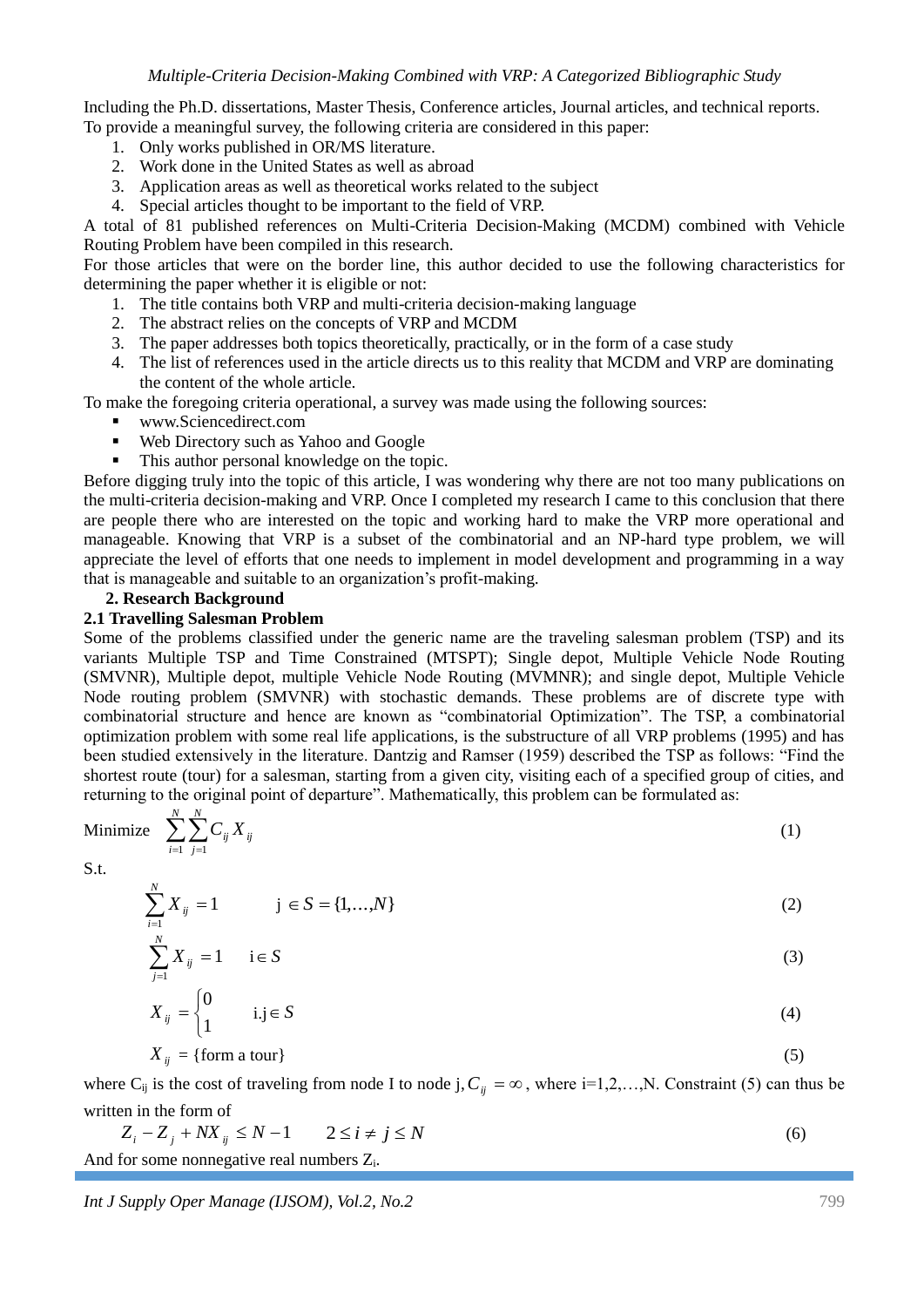#### **2.2 Vehicle Routing Problem**

Since 1959 when Dantzig and Ramser (1959) first introduced the VRP and proposed a linear programmingbased heuristic for its solution, the heuristic method has been widely researched. Christofieds and Eilon (1972, 1979) indicated that the largest VRP of any complexity solved to date by exact methods and reported in the open literature contains only 31 demand points. Before considering model development for this research, a formulation of the VRP problem as a 0-1 integer program is given below. The problem that is known as "pure delivery" can be formulated as (2006):

P3: Minimize 
$$
\sum_{i=1}^{N} \sum_{j=1}^{N} \sum_{\substack{k=1 \ i \neq j}}^{N} d_{ij} X_{ijk}
$$
(7)  
S.t.  $S = \{$ 

*i*

$$
\sum_{i=1}^{N} \sum_{k=1}^{N'} X_{ijk} = 0
$$
\n
$$
j=2, 3, ..., N
$$
\n(8)

$$
\sum_{i=1}^{N} x_{ipk} \sum_{\substack{j=1 \ i \neq j}}^{N} X_{pjk} = 0
$$
\n
$$
k=1,2,...,NV, p=1,2,...,N
$$
\n(9)

$$
\sum_{j=2}^{N} X_{ijk} \le 1
$$
\n
$$
k=1,2,...,NV
$$
\n(10)

$$
Z_i - Z_j + N \sum_{k=1}^{N} X_{ijk} \le N - 1 \qquad i \ne j = 1, 2, ..., N \qquad (11)
$$

$$
\sum_{i=1}^{N} d_i (\sum_{\substack{j=1 \ i \neq j}}^{N} X_{ijk}) \le Q_k
$$
\n
$$
k=1, 2, ..., NV
$$
\n(12)

$$
\sum_{i=1}^{N} t_{ijk} \sum_{\substack{j=1 \ i \neq j}}^{N} X_{ijk} + \sum_{i=1}^{N} \sum_{\substack{j=1 \ i \neq j}}^{N} t_{ijk} X_{ijk} \leq T_k
$$
\n
$$
k=1, 2, ...NV
$$
\n(13)

$$
X_{ijk} = \begin{cases} 0 & \text{if } i, j, k \text{ and } i \neq j \\ 1 & \text{if } i \neq j \end{cases}
$$
 (14)

Where;

N= Number of nodes

NV= Number of Vehicles

 $Q_k$  = Capacity of Vehicle k

 $T_k$  = Maximum time allowed for vehicle k on a route

 $d_i$  = Demand at node i (assuming that  $d_1=0$ )

 $t_{ik}$  = Time required for vehicle k to deliver or collect at node  $i(t_{1k} = 0)$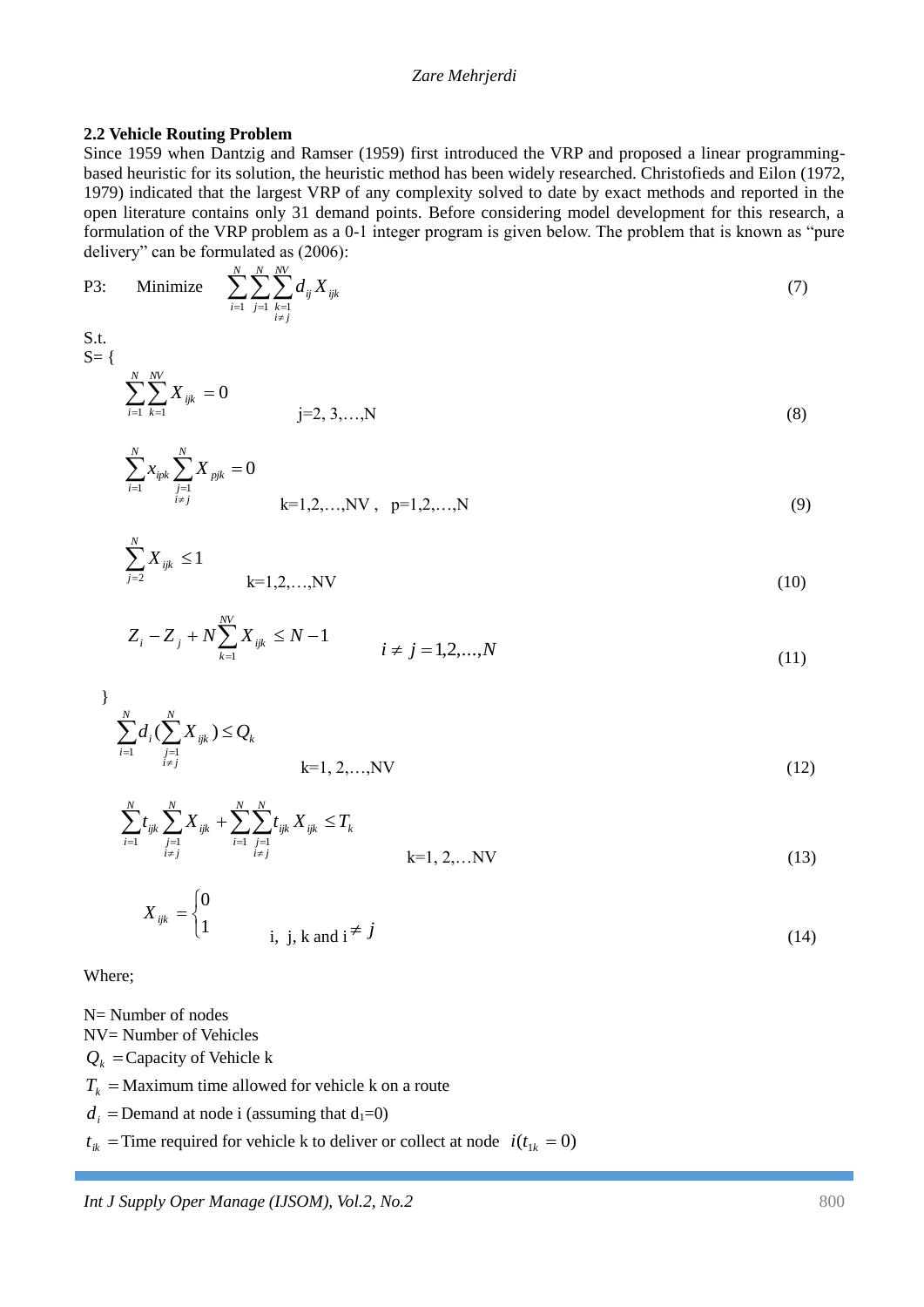$t_{ijk}$  = Travel time for vehicle k from node i to node j

*dij* Distance from node i to j

 $\bigcap$  1 if arc (i, j) is traversed by vehicle k  $X_{ijk} =$ C 0 Otherwise

 $Z_i$  = Arbitrary real numbers, i=1, 2,...,N.

The objective function (7) represents minimization of total distance traveled by NV vehicles. Alternatively, costs could be minimized by replacing  $d_{ij}$  with  $C_{ij}$ , depending on the vehicle type. Equation (8) ensures that each demand node is served by exactly one vehicle; equation (9) ensures that if a vehicle enters a demand node it must exit from that node; and (10) guarantees that vehicle availability is not exceeded; equation (11) prohibits sub-tours generation, equation (12) is vehicle capacity constraint, and finally, (13) is the total elapsed route time constraint. Decision variables  $X_{ijk}$  that is of 0 and 1 type is represented by equation 14.

The set of constraints  $(8)$ ,  $(9)$ ,  $(10)$ , and  $(11)$  produce a space that we will refer to as S in the remainder of this article. All feasible decision variables of the problem belong to this space. For having any decision variable from set S as an acceptable solution of the problem it must satisfy constraints (12), (13), and (14) as well.

Golden and Stewart (1977) formulated the single depot SVRP via the concept of CCP. The verbal nature of their formulation is as shown below:

Minimize {Expected total cost}

S.t.

{

1. A fixed set of routes

- 2. Satisfaction of customers
- 3. Vehicle capacity is obeyed
- 4. P (total demand  $\geq$  truck capacity  $\geq$  = (1- $\alpha$ )

```
}
```
### where  $0 \le \alpha \le 1$ .

Tillman (1969, 1972) is credited for realizing the probabilistic nature of the customer demand in the scheduling of the multi-depot delivery and collection problems. This is a valuable problem and has been adapted by many industries dealing with the distribution and/or collection of products from one/many location(s) into many/one locations. Bodin (1979) used a survey by Kearney (1980) to show that about 16 percent of the sales value of an item is based upon the physical distribution costs of that item, and about one-fourth of that is due to the downstream distribution of the final product from distribution centers to customers. Turner and Vu (1979) further reported that in 1974 about 10 percent of the average community budget was spent on refusal collection and disposal, a total of 7.8 billion dollars in USA alone. Factors such as these attracted a great deal of attention to the VRP and SVRP.

Three excellent volumes have been published on the subject of the traveling salesman problem (Lawler et al., 1985), on routing and scheduling (Bodin et al., 1983) and on vehicle routing problem (Golden and Assad 1984). Each publication offers hundreds of references to the subject of routing and scheduling. Vehicle routing with stochastic elements has received attention as well. Stewart, and Golden (1984), Stewart (1981), Golden and Yee (1979), Dror and Trudeau (1986), Laporte and Louveau (1992) have employed stochastic optimization techniques to solve small size problems.

Park (1984) proposed a multiple objective analysis of the deterministic vehicle routing problem. Interactive VRP is studied by Waters (1984), while computational modifications of the savings method for VRP are studied by Yellow (1970). In 2004, Bianchi et al(2004) have studied vehicle routing problem with stochastic demand using meta-Heuristic approaches. In 2006, Bianchi et al (2006) have considered five meta-heuristics of Simulated Annealing; Tabu Search; Iterated Local Search; Ant Colony Optimization and Evolutionary Algorithms to study VRP with stochastic demand. In 2005, Haugland, Ho and Laporte (2005) studied the delivery districts for the VRP with stochastic demands. A two-stage hybrid algorithm for pickup and delivery vehicle routing problems with time windows and multiple vehicles is studied by Bent et al (2006). In the first stage, a simple simulated annealing algorithm is used for decreasing the number of routes while the second stage uses large neighborhood search for decreasing total travel cost. Zheng and Liu (2006) studied the vehicle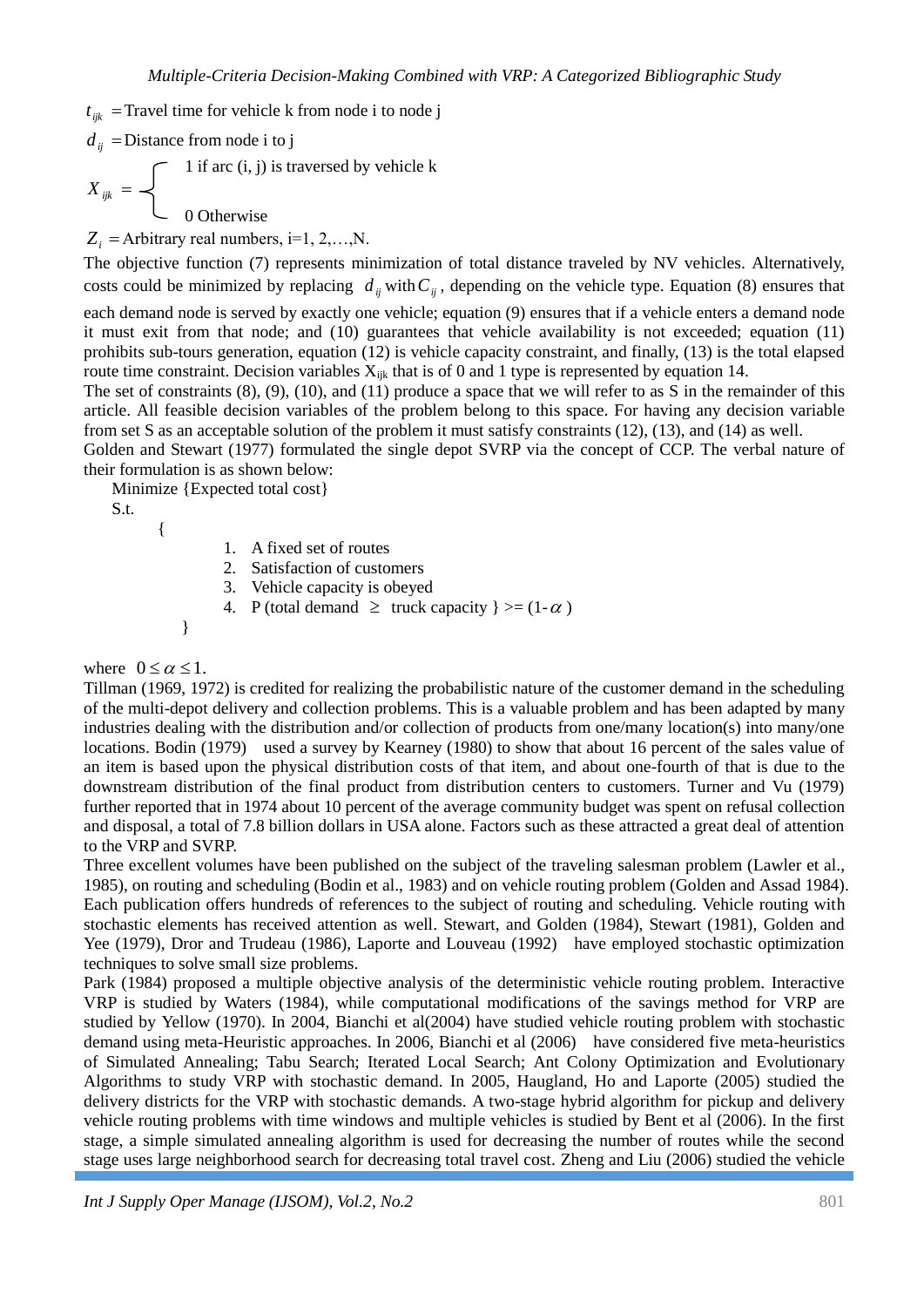routing problem in which the travel times are assumed to be fuzzy variables. Many other researchers have conducted studies on VRP to find an exact or approximate solution of the problem: Bertsimas et al. (1990), Golden et al. (1977), Holmes and Parker (1976), Magnanti (1981), Nagy and Salhi (2007), Salhi and Rand (1987), Stacy (1983), and Wassan and Osman (2002).

A brief discussion on MCDM problem is given in section 2. That is followed by the discussion on various types of VRP that is outlined in section 3. A brief review of solution methodologies for MCDM combined with VRP is given in section 4. Next, a discussion on Meta-heuristics Techniques and VRP is given in section 5. Data classification is the topic of section 6. The analysis of data and tables are given in section 7. The discussion on tables is given in section 8. Section 9 indicates the future research areas for VRP and author's conclusion on this topic.

#### **3. Multiple-Criteria Methodologies**

Perhaps the single most important decision faced by management when dealing with multiple objectives is the selection of an appropriate solution, which optimizes the proposed criteria simultaneously. Therefore, it is hardly surprising that much of the literature in operations research focuses on the Multiple Objective Programming Problems. Today, there are many multi-criteria solution techniques available that can be used to model this problem of vehicle routing problem. Some of the techniques that are most suitable for addressing the problem are: multiple objective linear programming, goal programming, surrogate worth trade-off method, the step method, bi-criterion programming, and multi-attribute decision-making. The review of 81 articles presented in this research with regard to MCDM indicates that the main tools used for solving various classes of VRP are those listed below: (1) Goal Programming; (2) Interactive Goal Programming; (3) Bi-criterion Programming; and (4) Multiple Objective Programming.

Goal programming was originally introduced by Charnes and Cooper in early 1961 for a linear model. It has been extended into many areas including the facility location analysis (Current et al., 1990), public project selection (Colin, 1985), government planning and budgeting (Joiner and Drakke), office management (Bres et al. 1980), insurance industry (Gleason, 1977), and stochastic vehicle routing programming (Zare Mehrjerdi, 1986), transportation network and location (Current et al., 1984), transportation network and routing (Current et al., 1993), transportation location (Current, et al., 1984) VRP with time windows (Calvete et al., 2007), to mention a few. Goal programming is a useful tool for planning because many planning criteria can be expressed in terms of goals. A goal programming model can be solved using one of the many techniques available in the literature as are listed below (Flavell 1976; Ijiri 1965; Lee 1972; Romero 1991; SchneiderJans 1995; Zare Mehrjerdi 1995; Zeleny 1982; Tamiz 1998; Ateuer 1999): (1) Archimedean Goal Programming; (2) Preemptive (Lexicographical) Goal Programming; (3) Partitioning Goal Programming; (4) Multiple Criterion Function Goal Programming; (5) Iterative Goal Programming; (6) Dual Simplex method for Goal Programming; and (7) Revised Simplex method of Goal Programming.

Additionally, one can solve a GP model either regularly or interactively. To solve a GP model interactively, one needs to develop a computer program that can allowthe decision-maker as a part of the solution process. Goal programming and interactive goal programming are chosen to solve multi-criterion vehicle routing problem for the following primary reasons: (1) Computationally efficient (Park 1984) and ease of modeling; (2) Concepts can be easily communicated with the decision-makers (Park 1984); and (3) It is flexible enough to address problems in a MCDM format.

In many cases it is necessary to have the decision-maker as a part of the solution process to obtain an end result that is consistent with his/her needs. The fact that any analytic tool is comprised of many iterations therefore having DM as a part of solution process and feeding his/her feedbacks into the process in a straight manner is of primary concern. The original works done in the area of VRP by Park (1984) and Zare Mehrjerdi (1986, 1993, 2013, 2014) are of interactive goal programming type.

As indicated by Jones et al. (2002), the recent decades have seen an increase in the awareness of multiple objectives and the design of multi-objective programming techniques to handle situations where it also is true about the vehicle routing problem. A multi-objective programming problem can be formulated as:

$$
\text{Maximize} \quad f_1(x_j) = \sum_{j=1}^n C_{1j} X_j
$$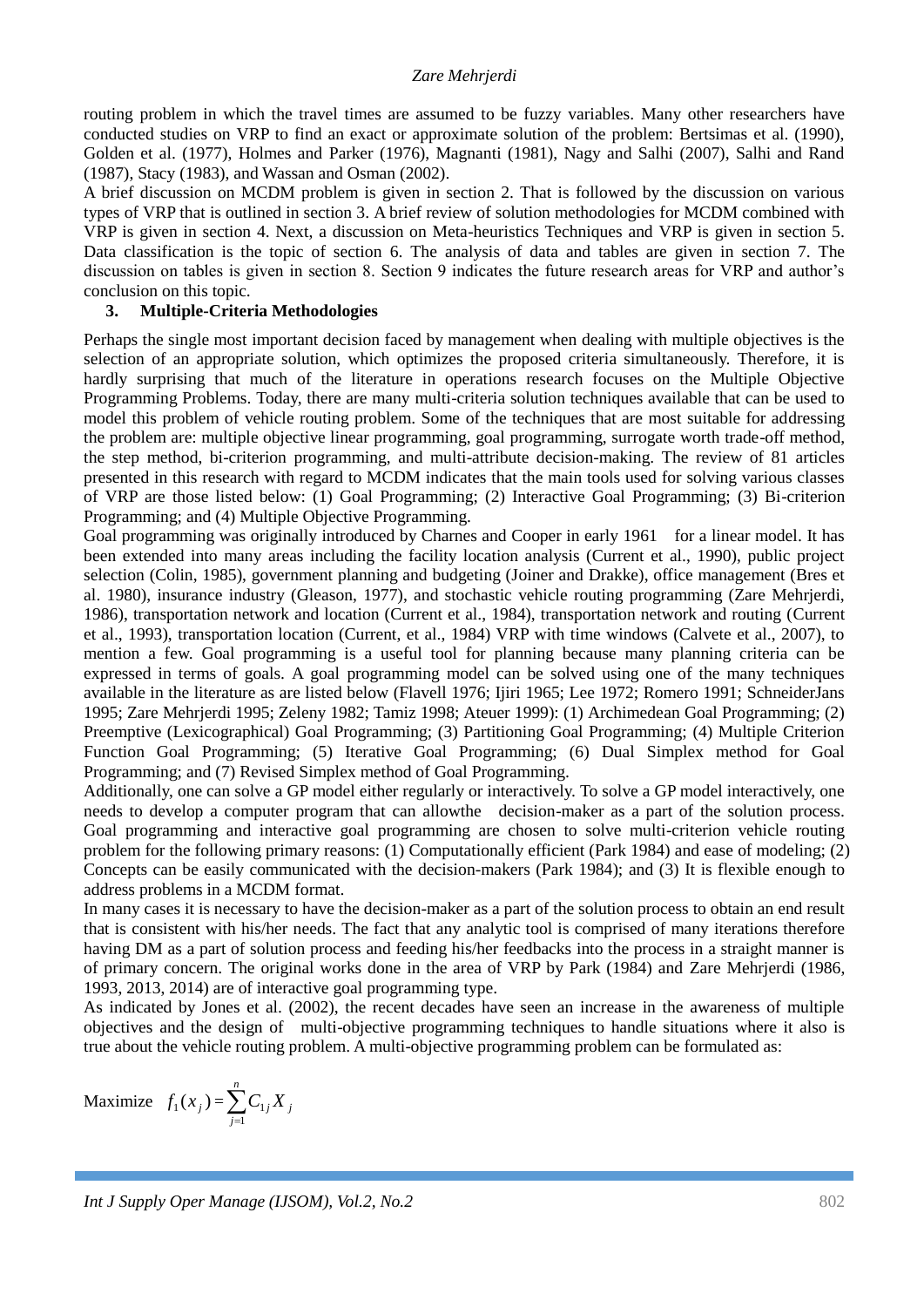Maximize  $f_m(x_j) = \sum_{j=1}^n$ *j*  $C_{mj} X_j$ 1

S.t.

 $X \in S$ 

In multiple objective programming, we solve the problem and identify a set of non-dominated solutions and then represent those to the decision-maker for final decisions to be made. A good review of multiple objective programming is presented in (Cohon 1979; Deb, 2001, Zeleny 1974). There are few methods available for generating the set of non-dominated solutions in multi-objective programming area. These methods are: (1) Weighting method; (2)  $\varepsilon$  - constrained method; (3) Phillip's linear multi objective method; and (4) Zeleny's linear multi-objective method. The areas of VRP combined with multi-objectives are studied by Min (1991), Fonseca. (1995), Keller (1985), Lacomme (2003), Daskin(1985), Hall (1994), Kim (2006), Lin(2006), Josefowiez (2007), Baran (2003), Boffey (1995), Bowerman (1995), Corberan(2002), Ehrgott (2000), El-Sherbeng (2001), Josefoweiz (2004, 2005), and Ribeiro (2001) as are listed in the references.

As it was discussed above, there are many other Multi-Criterion solution techniques that can be used to solve a version of a VRP. What is important in problem solving is the result that can be obtained at the end and the level of the effort that must be put into that in order to reach the final solution. A method known as surrogate worth trade-off can also be used to solve a VRP combined with MCDM. Compromise programming (Romero 1998, Yu 1973) which has a common mathematical root with goal programming Zeleny (1974, 1982) can also be used for solving multi-objective VRP.

### **4. Vehicle Routing Problem by Types**

The problem of VRP can be classified into ten categories of: (1) deterministic Vehicle Routing Problem (DVRP), (2) Multi-depot VRP (MDVRP), (3) VRP with time windows (VRPWTW), (4) Stochastic VRP (SVRP), (5) Capacitated VRP (CVRP), (6) Fuzzy VRP (FVRP), (7) Location VRP (LVRP), (8) Facility Location VRP (FLVRP), (9) Backhauling VRP (BHVRP), and (10) Inventory Control VRP (ICVRP). In the sections that follow each of these subcategories are very briefly discussed.

#### **4.1. Deterministic VRP**

The basic components of the VRP are a fleet of vehicles with fixed capacities and a set of demands for transporting passengers or certain objects (customer goods, etc.) between specified depot and delivery points. The problem is complicated because managers must also take into consideration a variety of constraints such as fixed vehicle capacity and the duration of the route. The prospective and prospects on VRP are discussed by Magnanti (1981). The concept of VRP has been addressed within the framework of other management science techniques. For instance, Federgruen (1984) discusses a combined knowledge of VRP and inventory problem and Ball et al (1983) discusses planning for truck fleet size in the presence of common-carrier option.

### **4.2. Vehicle Routing Problems with Time Windows**

Vehicle routing problem with time windows are divided into two categories of VRP with hard time windows (VRPHTW) and VRP with soft time windows (VRPSTW). The goal of VRPHTW is to determine the optimal set of routes and the optimal sequence of customers visited by each vehicle, taking into account vehicle capacities, service times and time windows. These time windows are hard constraints when a route is not feasible if the service of any customer does not start within the limits established by the time window. These are Vehicle Routing Problems with Hard Time Windows (VRPHTW) (Calvete, 2007). Comprehensive reviews of these problems are presented in (Tan et al. 2003; Tan et al. 2006; Tan el al., 2003; Van Landeghem 1988). There are cases that both lower and upper bounds of the time window can be violated at a price, for a penalty. These are Vehicle Routing Problems with Soft Time Windows (VRPSTW) (Calvete, 2007). The number of references in VRPSTW is relatively small. Sexton and Choi (Sexton et al. 1986) consider a single-vehicle pickup-and-delivery routing problem where each load has its own origin and its own destination.

### **4.3.Stochastic VRP**

Stochastic Vehicle Routing Problems (SVRP) can be classified into four categories as listed below:

- 1. Stochastic Customers (Jaillet and Odoni 1988; Jaillet 1987),
- 2. Stochastic Demands (Bianchi et al. 2004; Bianchi et al. 2006; Dror et al. 1993; Golden and Stewart 1977; Golden and Yee 1979; Haugland 2005; Tan 2007; Tillmand 1969; Tillman et al, 1972; Yee and Golden 1980; Zare Mehrjerdi 1986),
- 3. Stochastic travel and unload times (Zare Mehrjerdi 1993; Zare Mehrjerdi 1986),
- 4. Stochastic demands and stochastic travel and unload times (Zare Mehrjerdi, 1986, 2013, and 2014).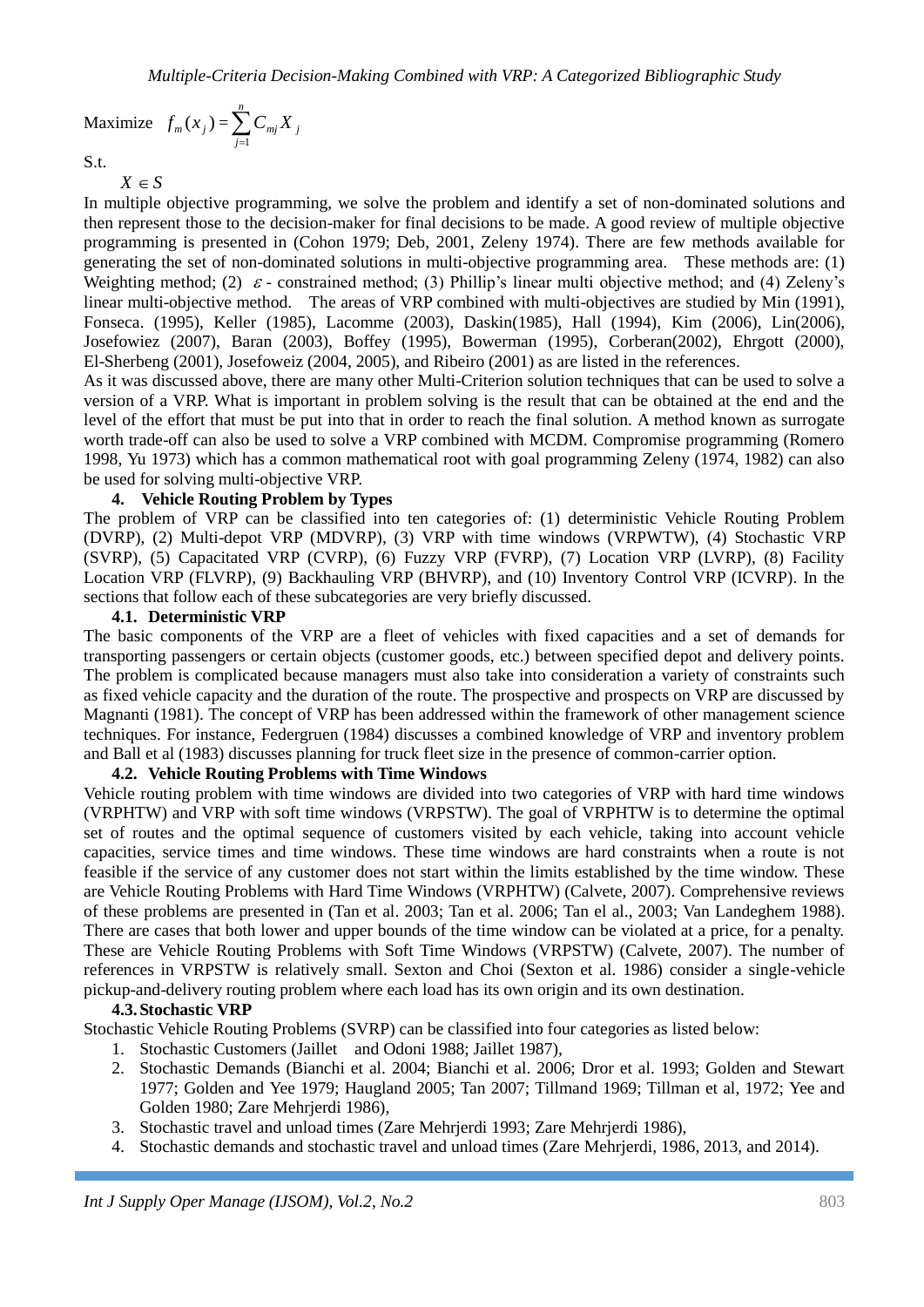In 2004, Bianchi et al (2004) studied vehicle routing problem with stochastic demand using meta-heuristic approaches. In 2006, Bianchi et al (2006) have considered five meta-heuristics of Simulated Annealing; Tabu Search; Iterated Local Search; Ant Colony Optimization and Evolutionary Algorithms to study VRP with stochastic demand. In 2005, Haugland, Ho, and Laporte (2005) studied the delivery districts for the VRP with stochastic demands. Demands are assumed to be uncertain at the time when districts are made, and these are revealed only after the districting decisions are determined.

### **4.4. The VRP with Backhauls**

The VRP with backhauls is an extension of the VRP that includes both a set of customer to whom they should deliver goods and a set of vendors from whom they need to pick up the goods for transporting back to the distribution center. In addition to that, on each route all deliveries have to be made before any goods can be picked to avoid rearranging of the loads on the truck. This is a problem of some concerns to some distribution centers that need to be studied clearly and timely (Jacobs Blecha, 1998).

### **4.5. Multi Depot VRP**

In the MDVRP, each customer may be serviced by a vehicle originating at any of the available depots. Tillman (1969 and 1972) is credited for realizing the probabilistic nature of the customer demand in the scheduling of the multi-depot delivery and collection problems. This is a valuable problem and has been adapted by many industries dealing with the distribution and/or collection of products from one/many location(s) into many/one locations.

### **4.6. Location Routing Problem**

Location routing problem (Negi and Salhi, 2007) is a new research area that has gained the attention of some researchers recently. The LRP is comprised of a research area in the framework of the local analysis while having deep and specific looks at the vehicle routing problem. There are few works done in this area and none is related to the combined topics of location routing problem and multi-objective programming. To obtain a better understanding of the topic one may consult the work of Balakrishnan (1993), Laporte (1992), Berman (1995), and Min (1991).

### **4.7. Capacitated VRP**

Capacitated Vehicle Routing Problem (CVRP) is another subset of the VRP that has attracted the attention of many researchers. In this problem, one has to deliver goods to a set of customers with known demands on minimum cost vehicle routes originating and terminating at a depot. The vehicles are assumed to be homogeneous and having a certain capacity. In some versions of the CVRP, one also has to obey a route duration constraint that limits the lengths of the feasible routes (Tavakkoli-Moghaddam et al.2006 and Tavakkoli Moghaddam et al. 2007).

# **4.8. Inventory Control/Periodic VRP**

The inventory routing problem arises when inventory replenishment considerations are added to the vehicle routing problem. Considering this problem, the timing of deliveries to customers must be determined based on their inventory positions, the replenishment policy, and the routing costs. In problems such as delivery of liquids, gases or fuels to distributors, it is necessary to consider a planning horizon of, say, one week, and then plan to visit that place, for instance, 3 times per week (Sunday, Tuesday and Thursday or Monday, Wednesday, and Friday). This problem is called assignment routing problem or period routing problem. Algorithms for solving the Period Routing problem are suggested by Russell and Igo (1979), and Tan and Beasley (1984).

### **4.9. Fuzzy VRP**

A fuzzy vehicle routing problem is assumed to have the following characteristics (Zhenyu et al. 2003):

- 1. Each vehicle has a container with a physical capacity limitation and the total loading of each vehicle cannot exceed its capacity;
- 2. A vehicle will be assigned for only one route on which there may be more than one customer;
- 3. A customer will be visited by only and only one vehicle.
- 4. Each route begins and ends at the company site (depot);
- 5. Each customer specifies its time window within which the delivery is permitted or preferred to start;
- 6. Travel times between customers are assumed to be fuzzy variables.

Zheng and Liu (2006) studied vehicle routing problem in which the travel times are assumed to be fuzzy variables.

### **4.10. Facility Location VRP**

Due to budget limitation and growths of population and demand, developing countries usually face the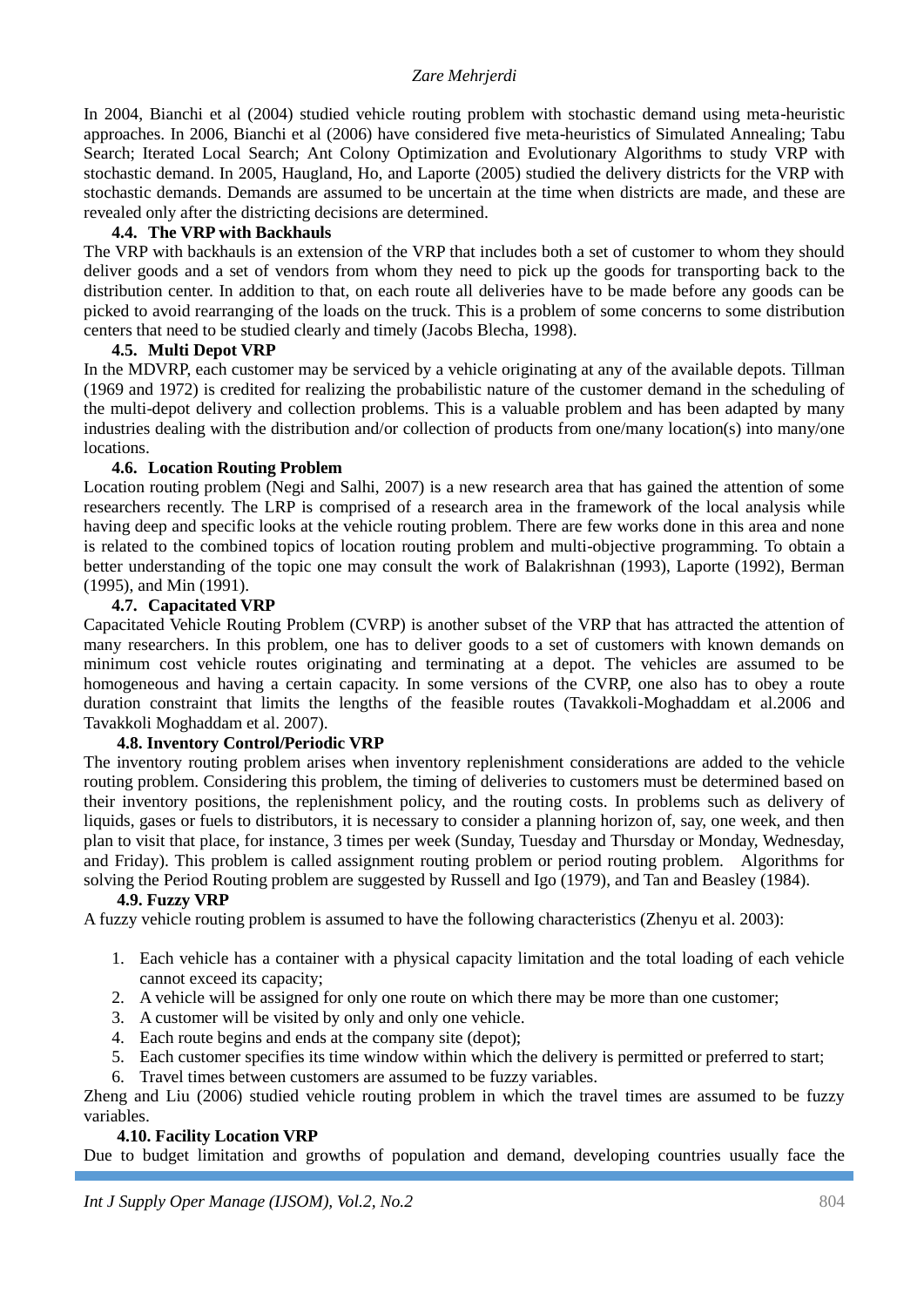determination of cost effective public facilities taking people most important requirements into consideration. In most of these countries, distance is the most influential factor. This means that distance and transporting mean play an important role in this type of problem development. Taking at least two criteria into consideration, we need to design, develop, and solve a multi-objective facility location vehicle routing problem into consideration. A simple example of this case is the development of a healthcare center in a city or urban area. Doerner (2006) has proposed such a problem for a mobile center using multi-objective routing problem.

# **5. Solution Methodologies for Combined MCDM and VRP**

Solution techniques for the VRP fall into two categories: those which solve the problem heuristically and those which solve the problem optimally. Basically, heuristics techniques have proved to be an attractive alternative to exact methods because they are easy to understand, readily accepted by managers, easy to program and maintain for computerized planning, and effective in solving a wide range of practical problems which provide solutions that are usually accepted as "reasonable".

The VRP formulation as an integer program is actually the one presented originally by Golden et al. (1997). Balinski and Quandt (1964) formulated the VRP as integer program where it is a representative of a cluster-first, route-second approach to the VRP in which demand points are first assigned to the vehicle clusters and then each vehicle is routed over the demand points assigned to it to determine a delivery sequence. Foster and Ryan (1976) proposed an integer programming formulation of the VRP which is solved using the revised SIMPLEX Method. This method is strictly primal in that both feasibility and integrality are withheld at all stages. An integer programming formulation of the VRP with a planning horizon of more than one day is extended to incorporate the linear constraints.

The solution process for VRP can be divided into (1) one-phase method; and (2) two-phase method. In one-phase method which is usually used in exact solution techniques one can solve the problem by a general mathematical programming model. The model proposed by Dantzig and Ramser (1959) are of this type. Other methodologies belonging to this category involve the use of branch and bound methods (Bard 2002), column generation (Mourgaya et al. 2007; Skitt 1985; and Talliard 1999), and Lagrangian relaxation (Kohl 1997; and Stewart and Golden 1984). For larger problems, researchers usually focus on heuristic and meta-heuristic (tabu search, genetic algorithms, simulated annealing) methods to derive a solution of an acceptable quality in a reasonable computation time (Gendreau 1994; Greistorfer 2003; Hertz 2000; Pacheco 2006; Taillard 1997; Wassan 2002; Tavakkoli-Moghaddam ----; Park 2001; Potvin 1996; Rahoual 2001; and Zhou 2003)

In two-phase method, customers are first assigned to vehicles without specifying the sequence in which customers are visited. In the second phase, routes are obtained for each vehicle using a TSP heuristic. The procedures introduced by Gillett and Miller (1974) and Christofieds and Eilon (1979) are two-phase methods that use a modified Lin-Kernighan heuristic in phase-two. The two-phase method is comprised of two stages of (1) the route construction stage and (2) the route improvement stage as are discussed below. The solution methodology proposed in (Zare Mehrjerdi 1986) for solving the stochastic vehicle routing problem is also of a two-phase method.

# **5.1. The Route Construction Stage**

The RCS of the VRP consists of the problem of partitioning a set of stations into feasible sets of vehicle routes. To deal with the NP-hard type problems and solving those in a manner acceptable to managers only heuristic methods are considered. The RCS of the VRP consists of following steps:

- 1. Problem formulation in which objective functions and constraints are identified.
- 2. Transformation of the defined problem into an equivalent deterministic form when demand or time constraints are of probabilistic type, and
- 3. Partitioning of a set of stations into feasible subsets using an appropriate heuristic approach.

# **5.2. The Route Improvement Stage**

When the arrangement of stations on one route does not exactly or even partially meet the decision maker's needs, then the route improvement technique needs to be taken into consideration. This stage of the problem is required for sequencing stations on each route for the purpose of meeting customer's requirements and decision maker's obligations. Stations on each route are sequenced using an appropriate management science technique. Prior to the utilization of this technique, decision-maker should acknowledge the following information from the route construction stage of the problem.

Construction routes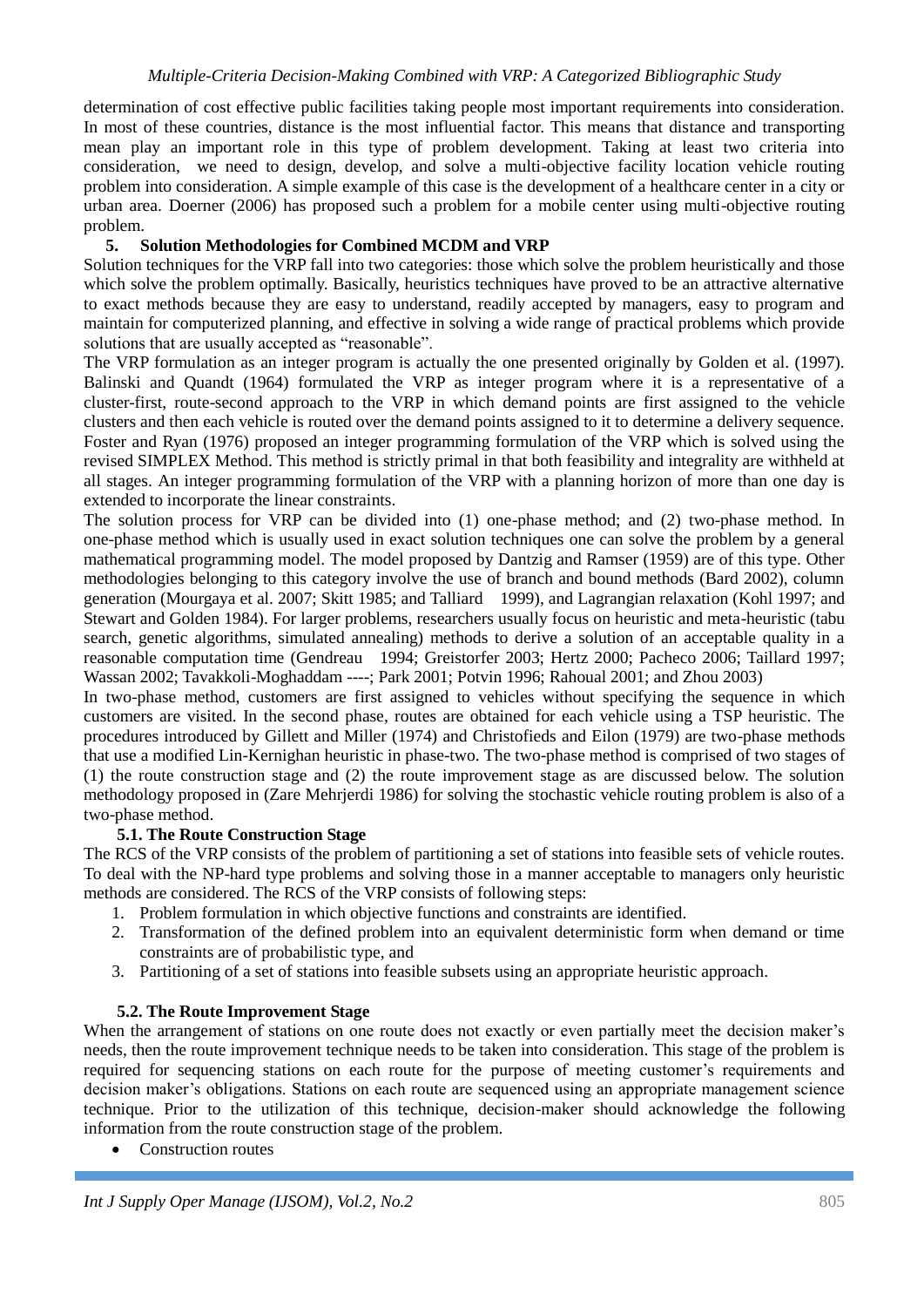- Total demand of each route
- Total expected cost, time or distance for whole delivery system
- Unload and travel times for each route, and
- Number of required vehicles.

# **6. Meta-heuristics Techniques and VRP**

Meta-heuristics have become prominent approaches in tackling complex and multi-objective problems (Jones et al. 2002). Recent examples include a bus driver scheduling problem (Lourenco 2001) and a resource-constrained project scheduling problem (Viana et al. 2000). What are known as meta-heuristics techniques are tabu search, simulated annealing, genetic algorithm, evolutionary algorithm, and Ant Colony Optimization. In the sections that follow, each of these techniques are discussed briefly.

### **6.1 Tabu search**

Tabu Search is a direct searching algorithm for optimizing very complicate problems. This method that is based upon the human memory process generates a list of the latest points that are being investigated. The purpose of this list preparation is the prevention of transformation to the points that have been investigated previously. The tabu search implementations of Taillard (1999) has obtained the best known results to benchmark VRPs. Similar results were reported by various authors using tabu search (Gendreau 1994; Greistorfer 2003; Hertz 2000; Pacheco 2006; Taillard et al. 1997; Wassan 2002), or simulated annealing (Tavakkoli-Moghaddam 2006). Taillard et al. (1997) recognized possible savings allowing multiple uses of vehicles in VR modeling and scheduling. These researchers applied tabu search in a 3-step procedure to design routes with multiple vehicle uses to minimize the total cost of routes. Golden et al (1997) reported on the use of a tabu search based upon the "adaptive memory procedure" for solving a VRP with a Minmax objective.

### **6.2 Simulated Annealing**

A methodology known as simulated annealing has its origin in statistical mechanics (Tavokkoli Moghaddam 2006 and 2007) which draws its concept from the annealing process of solids. The annealing process can be described as heating a solid to high temperature and then cooling that gradually to lower it to crystallize. The process of heating allows the atoms to move randomly. A rapid cooling process gives atoms sufficient time to align themselves to reach a minimum energy state known as "equilibrium" or "stability". As described in (Czyzak et al. 1998, Tavakkoli Moghaddam 2006 and 2007), this methodology can be used in combinatorial optimizations in which the state of solid corresponds to feasible solution and the energy at each state corresponds to an improvement in the objective function and the minimum energy state will be the optimal solution. Simulated annealing was applied to improve the solution.

### **6.3 Genetic Algorithms (GA)**

Genetic Algorithm is a new optimization technique used mostly for solving nonlinear and very complicated programming problems. This method is based upon the evolution process which has an evolutionary path as a biological path would own. In a simple term, this method by generating various generations (solution sets) of feasible solutions try to move toward the optimal solution point of the problem. Among the modern meta-heuristics, GA is used wide with several applications reported in the area of VRP (Park 2001; Potvin 1996; Rahoual 2001; Zhou 2003) . GA is used for solving the VRP with backhauls, multi-depot routing problem (Tillman 1969, 1972), and school bus driving (Bowerman 1995; Corberan 2002). Baker and Ayechew (2003) put forward a conceptually straightforward genetic algorithm for the basic VRP, which is competitive with other modern heuristics in terms of computing time and solution quality.

### **6.4 Evolutionary Algorithms**

Under the most frequent classification, Evolutionary Algorithms, together with Fuzzy Logic and Neural Networks, is part of the so-called Soft Computing. Evolutionary Algorithms is comprised of Genetic Algorithms, Evolutionary Programming, Evolutionary Strategies and Genetic Programming and some similar techniques. Evolutionary Algorithm may have the following structure (Coello Coello 2002; Tan et al. 2003; Tan el al. 2006; Tan el al. 2007 and Tan and Cheong 2007):

- Search space space of all possible solutions.
- Population set of actual candidates for solution; elements of population are called individuals or items, or search nodes, or points in search space.
- String space space that contains string representations of individuals in population.
- Functions for conversion between points in search space and points in string space (coding and decoding).
- Set of genetic operators for generating new strings (and new individuals).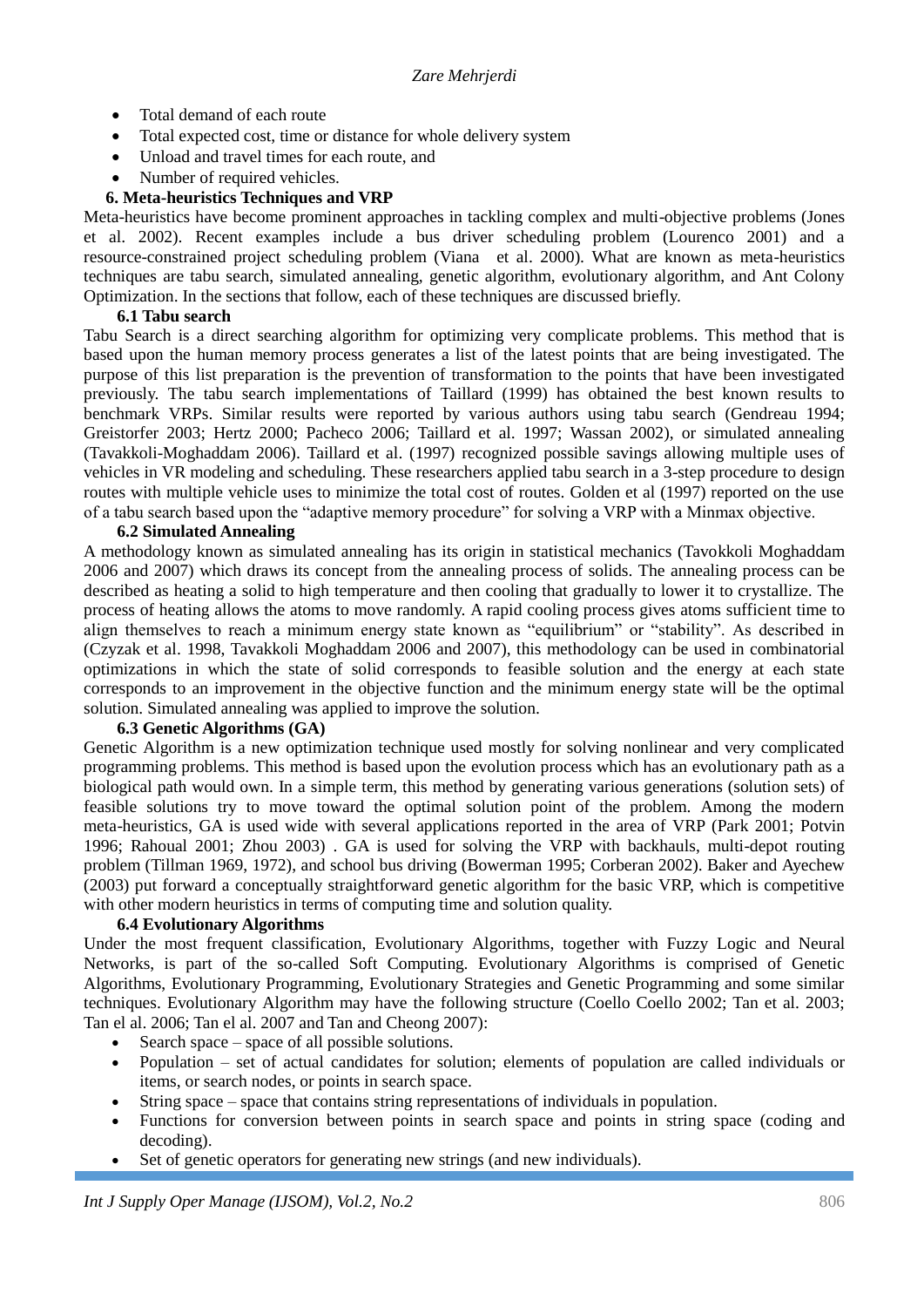- Fitness function it evaluates fitness (degree of adaptation) for each individual in population.
- Stochastic control of genetic operators.

Basic steps in Evolutionary Algorithms are:

- 1. Initialization (using random sampling to generate initial population).
- 2. Evaluation (to calculate fitness for all individuals in population).
- 3. Selection (to choose surviving individuals in population in accordance with the values of fitness function).
- 4. Recombination (includes crossover and mutation) to change individual's representation.
- 5. Repeating steps 1 to 4 until fulfilling finishing criteria.

In multi-objective vehicle routing problems, the Pareto concept is frequently used within an evolutionary framework. Many authors (Coello Coello 2002; Deb 1999; Deb et al. 2002; Jaszkiewicz 2003; Jozefowiez 2004; Lacomme 2003; Li 2005; Murata 2005; Paqurte 2003; Sarker 2002; Tan 2003; Tan et al. 2003; Tan and Cheong and Goh 2007; Tan and Chew and Lee 2006; Tan, Lee, Chew and Lee 2003; Tan, Chew and Lee 2006; Van Veldhuizen 1998; Zhenyu 2003; Zitzler 2000; and Deb 2001) have used evolutionary algorithms methods to solve multi-objective routing problems. Some have used evolutionary algorithms with Pareto methods (Li, 2005; and Skitt 1985) to solve the MOVRP as well. Others have employed hybrids based on evolutionary algorithms and local searches, heuristics, and/or exact methods for the considered problem (Bodin 1983; Doerner et al. 2006; Ehrgott 2000; Jozefowiez et al. 2005; Jozefowiez et al. 2006; Lacomme 2003; Sessomboon et al. 1998; Tan et al. 2003). Pareto dominance has also been used by El-Sherbeny (El-sherbeny 2001) in a simulated annealing technique called Multi-Objective Simulated Annealing (MOSA) while Paquete et al. (2003, and 2004) have called upon Pareto Local Search techniques. These techniques are based on the principle that the next current solution is chosen from the non-dominated solutions of the neighborhood.

### **6.5 Ant Colony Optimization**

There are some researches that report the application of Ant Colony (AC) in the combinatorial optimization (Bell and McMullen 2004; Baran 2003; Chitty et al. 2004; Donati 2007; Gambardella et al. 1999; and Martinezet al. 2007)

These published works have reported successful applications. Baker and Ayechew (2003) pointed that with a 2-opt heuristic applied to improve individual routes produced by artificial ants this approach provided results which are only slightly inferior to those from tabu search. Baràn and Schaerer (2003) do not use a standard multi-objective approach for solving multi-objective VRP. They had considered the reality of dealing with the problem of multiple objective nature using appropriate mechanisms in the ant colony system being proposed. Chitty and Hernandez (2004) reported an ant colony system adapting bi-objective situation considering total mean transit time and the variance in the transit time. Pareto Ant Colony Optimization (PACO) is a multi-objective meta-heuristic approach used by Doerner et al (2006) for solving the location-routing problem with several objective functions.

### **6.6. Hybrid Algorithm**

A techniques that is known as hybrid algorithm combines one or more of meta-heuristics techniques along with an optimization or heuristic technique that can solve the problem accurate, fast and easy. A two-stage hybrid algorithm for pickup and delivery vehicle routing problems with time windows and multiple vehicles is studied by Bent et al (2006). In the first stage, a simple simulated annealing algorithm is used for decreasing the number of routes while the second stage uses large neighborhood search for decreasing total travel cost. Studies on VRP and LRP (Bres et al. 1980) suggests that building hybrid meta-heuristics, like tabu search and simulated annealing, helps to combine their best features to gain the best results possible. A hybrid approach to vehicle routing using neural networks and GA has also been reported (Potvin 1996). A hybrid heuristic which incorporates neighborhood search into GA is also considered.

### **7. Data Classification and Analysis**

In the following sections we will classify the data into nine tables as listed below:

Table 1- Presents the list of works published on the VRP combined with MCDM methodology by solution methodologies

Table 2- Presents the list of works published on the VRP combined with MCDM methodology by solution methodologies

Table 3- Presents the list of works published on the VRP combined with MCDM methodology by VRP classifications

Table 4- Presents the list of works published on the VRP combined with MCDM methodology for important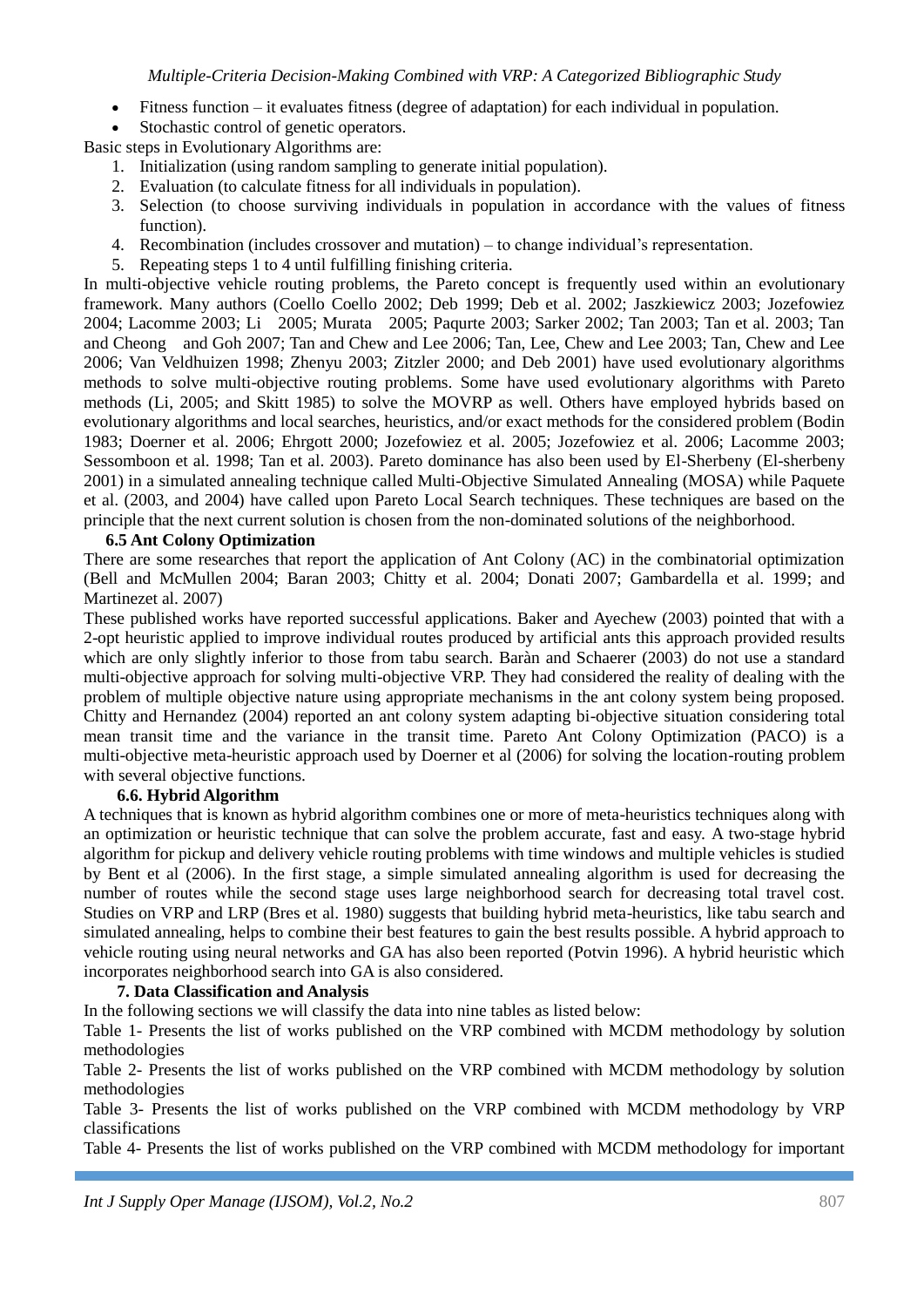cases

Table 5- Presents sample objective functions used in VRP areas by researchers

Table 6- Presents the sample objective functions used by practitioners

Table 7- Presents publications classifications by type of research

Table 8- Presents publications classifications by publications Journal

Table 9- Presents publications classifications by MCDM.

Table 1 presents the list of 81 articles by the names of authors and the years of publications starting from 1984. This class of researches was started by the work of Park (1984) in the department of Industrial Engineering and Management at Oklahoma State University and then followed by the work of Keller (1985 and 1988), Current (1985), Daskin (1985), Zare Mehrjerdi (1986, 1993, 2013 2014) and Park and Keolling (1986 and 1989) . Most of these researchers started their works with the interactive goal programming as a tool for solving VRP with more than one objective functions. For the first time, a VRP with more than one objective functions was solved by Zare Mehrjerdi where demand, travel time and unload time were assumed to be random variable with known distribution functions.

Table 2 shows the list of works published on the VRP combined with the MCDM methods and by solution methodologies. Generally speaking, multiple objective vehicle routing problems are solved using one or more of the techniques of tabu search, genetic algorithm, simulated annealing, evolutionary algorithm, heuristic methods, Pareto method, meta-heuristics, and hybrid heuristics. Table 3 shows the list of works published by the names of the authors combined with the MCDM methodologies and by VRP classified into ten categories of VRP, SVRP, FVRP, VRPWTW, CVRP, LRP, FLVRP, BHVRP, MDVRP, and ICVRP.

Table 4 shows the list of works published on the VRP combined with the MCDM methodologies for important cases such as Library Distribution System, Control Engineering Problem, Truck and Trailer VRP, School Bus routing problem, Bus Driver Scheduling Problem, Waste Collection VRP with Time Windows, Location Routing Problem, Transit Vehicle Scheduling, Traffic Light Network, Urban School Bus Routing, Rural School Bus Routing, Mobile Health Care Facility Tour Planning, and Belgian Transportation Company as reported in the literature of Operations Research and VRP. Tables 5 and 6 list the most important objective functions taken into consideration in the problem formulation of the multiple objective vehicle routing problems.

According to table 7, of 81 articles researched, only 6 are Ph.D. dissertations, 11 are conference articles, 13 are published as a chapter of a book and 50 are published as research articles in scientific journals. Table 8 shows the publications classification by publications Journals. This author has found that about 29 percent of these research articles are published by the European Journal of Operational Research, 5 percent by the Computers and Operations Research Journal and 4 percent by the Transportation Science Part A journal. Table 9 shows that in most of the published articles, heuristics and genetic algorithms have been chosen for solving multi-criterion problems of VRP types. The same table also shows the distribution of published works by multi-criteria tools.

| Year | Author                        | <b>Characteristics of the Problem</b>                                                               |  |  |  |  |  |
|------|-------------------------------|-----------------------------------------------------------------------------------------------------|--|--|--|--|--|
| 1984 | Park, Y.B.                    | VRP, single depot, deterministic, interactive goal programming.                                     |  |  |  |  |  |
| 1985 | Keller, C.P.                  | VRP with time window, Multiple objective programming.                                               |  |  |  |  |  |
| 1985 | Current, J.R., et al.         | General Transportation, Network, Multiple Criteria programming.                                     |  |  |  |  |  |
| 1985 | Daskin, M.                    | VRP, multiple Objective, Stochastic, Multiple Modes.                                                |  |  |  |  |  |
| 1986 | Zare Mehrjerdi, Y.            | SVRP review, single depot, stochastic programming, goal programming.                                |  |  |  |  |  |
| 1986 | Park, Y.B. and Keolling, C.P. | VRP, single depot, deterministic, interactive goal programming.                                     |  |  |  |  |  |
| 1987 | Solommon                      | VRP with time windows                                                                               |  |  |  |  |  |
|      |                               |                                                                                                     |  |  |  |  |  |
| 1988 | Van-Landeghen                 | VRP with time windows, Bicriterion programming.                                                     |  |  |  |  |  |
| 1988 | Ronen, D.                     | VRP, Truck Routing and Scheduling, Multiple Objective Programming, Genetic Algorithm, Software      |  |  |  |  |  |
|      |                               | design.                                                                                             |  |  |  |  |  |
| 1988 | Keller, C.P.                  | TSP, Lexicographical Method, Heuristics.                                                            |  |  |  |  |  |
| 1989 | Park, Y.B., et al.            | VRP with Time Windows, single depot, deterministic, interactive goal programming                    |  |  |  |  |  |
| 1990 | Sutchiffe and Board           | VRP, Bicriterion programming.                                                                       |  |  |  |  |  |
| 1991 | Min, H.                       | VRPTW, deterministic, goal programming, a case study of Library distribution system in Franklin     |  |  |  |  |  |
|      |                               | County Ohio.                                                                                        |  |  |  |  |  |
| 1992 | None                          | None                                                                                                |  |  |  |  |  |
| 1993 | Zare Mehrjerdi                | SVRP, single depot, stochastic demand, stochastic load and unload times,<br>Multiple Objective goal |  |  |  |  |  |
|      |                               | programming, chance constraint programming                                                          |  |  |  |  |  |
| 1994 | None                          | None                                                                                                |  |  |  |  |  |
| 1995 | Fonseca, C.M.                 | VRP, Multiple Objective Programming, Control Engineering Problem.                                   |  |  |  |  |  |
| 1995 | Fonseca, C.M.                 | VRP, Multiple Objective Programming, Control Engineering Problem.                                   |  |  |  |  |  |
| 1995 | Bowerman, R.                  | Rural Schoold Bus Touting, Multiple Objectives, Aggregation, Heuristics.                            |  |  |  |  |  |
|      |                               |                                                                                                     |  |  |  |  |  |

**Table 1**. List of works published on the VRP combined with MCDM methodology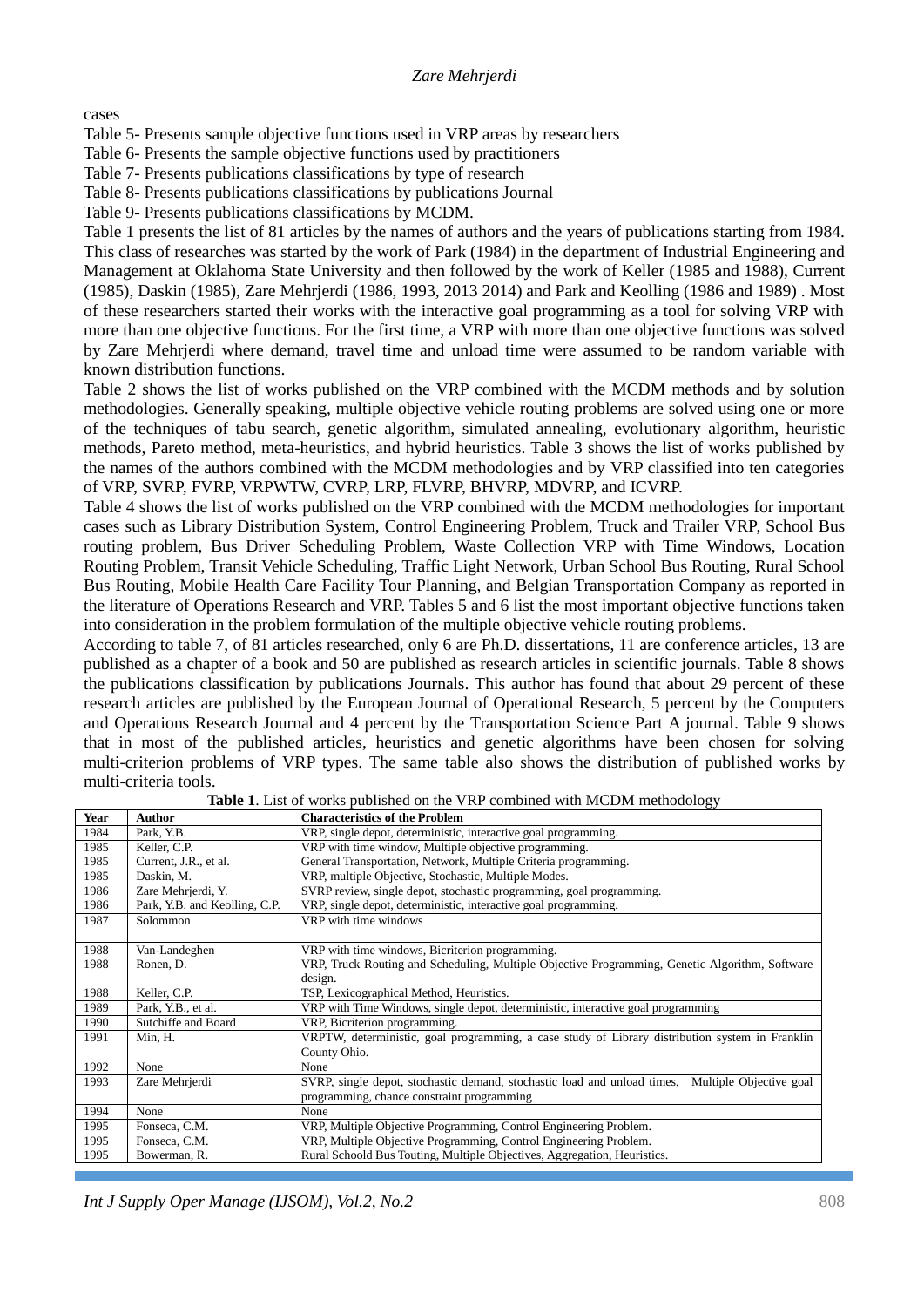|          |                        | VRP, Multiple objective programming.                                                           |
|----------|------------------------|------------------------------------------------------------------------------------------------|
| 1995     | Boffey, B.             |                                                                                                |
| 1995     | $U$ lungu              | VRP, Combinatorial Optimizations, Bicriterion programming, Two phase methods.                  |
| 1996     | Shang, J.S., Cuff,C.   | VRP, Multiple Objective programming, minimizing Vehicle expenses, Minimizing Tardiness and     |
|          |                        | travel times.                                                                                  |
| 1997     | Golden, B., et al.     | VRP, Minmax Objectives, Capacitated VRP, Tabu Search.                                          |
| 1998     | Sessomboon, W.,        | VRP with time windows, Pareto Approach, Bicriterion programming.                               |
|          |                        |                                                                                                |
| 1998     | Czyzak, P.             | VRP, multiple objective programming, Simulated Annealing                                       |
| 1998     | Van-Veldhuizen         | VRP, Multiple objective programming, Evolutionary Algorithm.                                   |
| 1998     | Gainnikor,             | Location Routing Problem, Goal Programming, Hazardous Management.                              |
| 1998     | Lee and Ueng           | VRP, Aggregation, Minimize the traveled distance.                                              |
| 1999     | (Hong, S.C.)           | VRP with time windows, Bicriterion Programming                                                 |
| 2000     | Viana, A.              | VRP, Multiple objective programming, metaheuristics                                            |
|          |                        |                                                                                                |
| 2000     | Talbi, E.G.            | VRP, Multiple objective, Sample problems.                                                      |
| 2000     | $Ehrgott, \ldots$      | VRP, Approximation Algorithms, Multiple objectives.                                            |
| 2001     | Rahoual, M.            | VRP with time windows, Multi-Criterion Genetic Algorithm                                       |
| 2001     | Lourenco,              | VRP, Bus driver scheduling problems, multiple objective Metaheuristics                         |
| 2001     | Jaszkiewicz)           | VRP, Multiple objective and Genetic Algorithm.                                                 |
| 2001     | El-Sherbeny,           | VRP, Simulated Annealing, Pareto Approach, Multiple objective Programming.                     |
|          |                        |                                                                                                |
| 2001     | Geiger                 | VRP with time windows, Multiple Objective Programming, Pareto Approach.                        |
| 2001     | Ribeiro,               | VRP, Multi-Period VRP, Aggregation, Multiple Objective Programming.                            |
| 2002     | Corberan, A.           | VRP, School bus scheduling, Multiple objective programming, Heuristic                          |
| 2002     | Sarker, R.             | VRP, Multiple objective programming, Evolutionary algorithm.                                   |
| 2002     | Borges, P.C.           | TSP, Multiple Objectives.                                                                      |
| 2002     | Corberan,              | Rural School Bus routing, Multiple Objectives, $\mathcal{E}$ - Constraint approach.            |
| 2002     | Jaszkiewicz            |                                                                                                |
|          |                        | VRP with route Balancing, Goal programming, Tabu Search.                                       |
| 2002     | Jozefowies,            | VRP, parallel modeling, Hybrid modeling, Multiple objectives.                                  |
| 2003     | Lacomme, P.            | VRP, Multiple objective programming                                                            |
| 2003     | Tan, K.C.,             | Truck and Trailer VRP, hybrid multiple objective evolutionary algorithms                       |
| 2003     | Tan, K.C.              | VRP with time window, deterministic, Multiple Objective Evolutionary Algorithm.                |
|          |                        | VRP with Time Windows, Tabu Search, Multiple Objectives, Heuristics.                           |
|          |                        |                                                                                                |
| 2003     | Lau, H.C., et al.      | Shortest path with time windows, Traffic Light, bi-criterion.                                  |
| 2003     | Chen, Y., et al.       | VRP, Allocation, Genetic Algorithms, Bi-Criterion.                                             |
| 2003     | Zhuo, G., et al.       | VRP with time windows, Ant Colony Systems, Multiple Objectives.                                |
| 2003     | Baran, B.              | VRP, Genetic Algorithm, Goal programming.                                                      |
| 2003     | Geiger                 | TSP, Aggregation, Multiple Objective Programming.                                              |
| 2003     | Paquete                | TSP, Genetic Algorithms, Pareto Approach, Multiple Objective Programming.                      |
| 2003     | $Zhenyu, \ldots$       |                                                                                                |
|          |                        |                                                                                                |
| 2004     | Angel E. et al         | TSP, Multiple Objective Programming, Local Search.                                             |
| 2004     | Jozefowiez             | VRP modeling, Evolutionary Algorithms, Multiple Objective.                                     |
| 2004     | Zografos,              | VRP with time windows, Heuristics, Aggregation, Multiple Objective Programming.                |
|          |                        | VRP, dynamic VRP, Ant Colony optimization, bi-objective modeling.                              |
| 2004     | Chitty, et al.         | VRP, Multiple Period, Heuristics, Multiple objectives.                                         |
| 2004     | Mourgaya               | VRP, evolutionary algorithms, Applications, Multiple objectives.                               |
| 2004     | Jozefowiez             | TSP, Pareto Local Optimum, Bicriterion programming.                                            |
| 2004     | Paquete                |                                                                                                |
|          |                        |                                                                                                |
| 2005     | Jozefowiez.            | VRP, tour balancing, Applications demonstrations.                                              |
| 2005     | Li,                    | TSP, Heuristics, Bicriterion programming.                                                      |
| 2005     | Murata,                | VRP, Genetic Algorithms, Multiple Objective Programming, Pareto Search.                        |
| 2005     | Riera-Ledesma,         | TSP, Aggregation                                                                               |
| 2006     | Lacomme, P.            | VRP with time windows, bicriterion Genetic algorithms.                                         |
| 2006     | Kim, B., et al.        | VRP with time windows, Waste Collection, Capacitated VRP, Multiple Objective, Arc routing,     |
|          |                        | Clustering.                                                                                    |
|          |                        |                                                                                                |
| 2006     | Lin, C.K.Y., et al.    | VRP, Logistics, Multiple Objectives, Metaheuristics.                                           |
| 2006     | Doerner,               | Mobile health care facilities tour planning, Multiple objectives Programming, Ant Colony       |
|          |                        | Optimization.                                                                                  |
| 2006     | Jozefowiez.            | VRP, route balancing, Pareto search.                                                           |
| 2006     | Ombuki,                | VRP with time windows, Genetic Algorithms, Multiple objective programming, Weighted sum.       |
|          |                        | Rural School Bus routing, $\mathcal{E}$ - constrained Method, Multiple Objectives Programming. |
| 2006     | Pacheco,               | VRP, Capacitated VRP, Genetic Algorithms, Multiple Objectives.                                 |
| 2006     |                        |                                                                                                |
|          | La Commet et al        |                                                                                                |
| 2007     | Herminia, I.           | VRP with soft time windows, Goal programming                                                   |
| 2007     | Zare Mehrjerdi         | VRP, Chance Constrained Programming, goal programming,                                         |
| 2007     | Zare Mehrjerdi         | VRP, Chance Constrained Programming, goal programming, theory and developments for             |
|          |                        | approximations                                                                                 |
| 2007     | Calvete, H.I., et al.  | VRP with soft time windows, Multiple Objective, Goal programming, Logistics.                   |
|          |                        | VRP, Bi-criteria, Exact Methods, Metaheuristics, Combinatorial Optimization.                   |
| 2007     | DaSilva, C.G., et al   | TSP, Ant Colony, multiple Objective Optimization, Evolutionary Algorithms.                     |
|          |                        |                                                                                                |
| 2007     | Martinez, C.G., et al. | VRP, Multi-objective, Ant Colony System, Hierarchical objectives.                              |
| 2007     | Donati, A.V., et al.   | VRP, Multiple Objective programming.                                                           |
| 2007     | Josefowiez, N., et al  | VRP, Combinatorial Optimization, Bi-Objectives.                                                |
| 2007     | Mourgaya, M., et al    | VRP, Genetic Algorithms, Multiple Objective Programming, Pareto Search.                        |
| $2007\,$ | Murata,                |                                                                                                |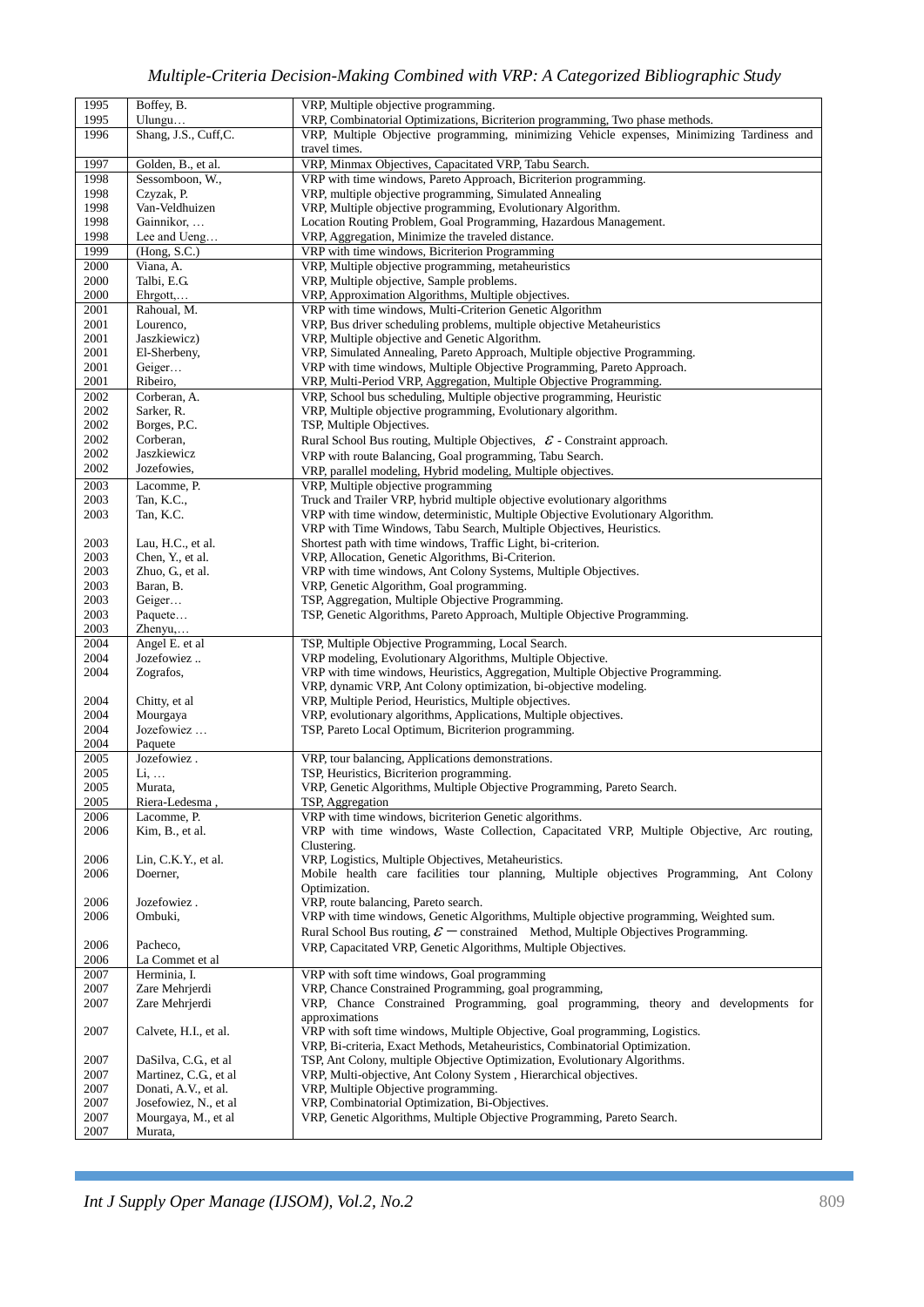### **Table 2.** List of works published on the VRP combined with MCDM methodology by Solution Methodologies

| <b>Solution Methodologies</b>        | <b>Authors</b>                                                                                               |
|--------------------------------------|--------------------------------------------------------------------------------------------------------------|
| Goal Programming & VRP               | Zare-Mehrjerdi, Y.(2007), Zare-Mehrjerdi, Y.(2007), Herminia (2007), Calvete, .I., et.al.(2007), Geiger      |
|                                      | (2003), Giannikor (1998), Jaszkiewicz (2002).                                                                |
| Interactive-Goal Programming & VRP   | Park, Y.B. (1984), Park, Y.B. and Keolling (1985), Zare Mehrjerdi (1986).                                    |
|                                      |                                                                                                              |
| Bi-Criterion Programming & VRP       | Van-Landeghen (1988), Lacomme, P. (2006), Sessomboon, W. (1998), Chen, Y., et. Al. (2003),                   |
|                                      | Mourgaya, M., et al. (2007), Ulungu (1995), Sutcliffe et al. (1990), Hong, S.C. and Park, Y.B. (1999),       |
|                                      | Zhou, G.et.al.(2003), DaSilva, C.G.et.al.(2007), Josefoweiz (2007).                                          |
| Multiple-Objective Programming       | Min, H. (1991), Fonseca, C.M. (1995), Keller, C.P. (1985), Lacomme, P. (2003), Daskin, M. (1985),            |
|                                      | Hall, G.B. et.al. (1994), Kim, B., et.al. (2006), Lin, C.K. Y., et.al (2006), Josefowiez, N., et.al. (2007), |
|                                      | Baran, B. (2003), Boffey, B. (1995), Bowerman, R. (1995), Corberan (2002), Ehrgott (2000),                   |
|                                      | El-Sherbeng(2001), Josefoweiz (2004), Josefoweiz (2005), Ribeiro(2001).                                      |
| Multiple Objective Programming       | Czyzak, P. (1998), El-Sherbeny (2001).                                                                       |
| (Simulated Annealing) & VRP          |                                                                                                              |
| Multiple Objective Programming       | Tan, K.C. (2003, Tan, K.C. (2006), Tan, K.C. (2006), Sarker, R(2002), Van-Veldhuizen (1998), Martinez,       |
| (Evolutionary Algorithms) & VRP      | C.G., et.al.(2007), Josefoweiz (2004).                                                                       |
| Multiple Objective Programming       | Ombuki(2006), Lacomme, P.(2006), Jaszkiewicz(2001), Rahoual, M.(2001), Fonseca, V/C.M.(1995),                |
| (Genetic Algorithms) & VR            | Ronen, D. (1988), Zhou, Get.al. (2003), geiger (2003), Murata (2005, 2007), Ombuki (2006),                   |
|                                      | Seasomboon(1998), Zhenyu (2003), LaCommet et.al.(2006).                                                      |
| Multiple Objective Programming (Tabu | Jaszkiewicz (2002), Golden, B. et.al.(1997), Lau, H.C., et.al.(2003), Pacheco(2006).                         |
| Search)& VRP                         |                                                                                                              |
| Multiple Objective Programming       | Park, Y.B. and Kelloing(1986), Zare Mehrjerdi (1993), Lau, H.C. et al.(2003), Zografos(2004),                |
| (Heuristics) & VRP                   | Mourgaya(2004), Corberan, A. (2002), Ronen, D. (1988), Min, H. (1989), Hall, G.B., et. al. (1994),           |
|                                      | Bowerman, R. (1995), Keller (1985), Keller (1988), Li(2005).                                                 |
| Multiple objective Programming       | Josefoweiz (2002), Tan, K.C. (2003), Seasomboon (1988).                                                      |
| (Hybrid Heuristics) & VRP            |                                                                                                              |
| Multiple Objective Programming       | Geiger(2001), Josefoweiz (2006), Murata(2005, 2007), Paquete(2004), Seasomboon(1987), La                     |
| (Pareto) & VRP                       | Commet, et.al(2006).                                                                                         |
| Multiple Objective Programming       | Lin, C.K. Y. (2006), Lourenco (2001), Viana, A. (2000), DaSilva, C. G. 92007).                               |
| (Metaheuristics) & VRP               |                                                                                                              |
| Other Multi-Criterion Techniques &   | Golden, B. et al. (1997), Donati, A.V. et. al. (2007)                                                        |
| <b>VRP</b>                           |                                                                                                              |

**Table 3.** List of works published on the VRP combined with MCDM methodology by VRP Classifications

| <b>Solution Methodologies</b>                          | <b>Authors</b>                                                                                                                                                                                                                                                                                                                                     |
|--------------------------------------------------------|----------------------------------------------------------------------------------------------------------------------------------------------------------------------------------------------------------------------------------------------------------------------------------------------------------------------------------------------------|
| MOP and deterministic VRP                              | Park, Y.B. (1984), Park, Y.B. and Keolling, P.C. (1986, 1989)                                                                                                                                                                                                                                                                                      |
| MOP and Stochastic Demand VRP                          | Zare Mehrjerdi (1986), Tan, K.C. (2007),                                                                                                                                                                                                                                                                                                           |
| MOP and Stochastic Time and demand<br><b>VRP</b>       | Zare Mehrjerdi (1986, 1993, 2007),                                                                                                                                                                                                                                                                                                                 |
| MOP and Multi-Period VRP                               | Mourgaya (2004)                                                                                                                                                                                                                                                                                                                                    |
| MOP and Backhauling VRP                                | Min, H. (1989), Shange, J. et. al. (1996)                                                                                                                                                                                                                                                                                                          |
| MOP and VRP with Time Window                           | Tan, K.C.(2003), Van-Landeghen(1988), Hong, S.C., and Park, Y.B.<br>$(1999)$ .<br>Sessomboon, W. (1998), Herminia, I. (2007), Rahoual, M. (2001), Lau, H.C. et.al. (2003),<br>Kim, B. et.al. (2006), Calvete, H.I., et.al. (2007), Chen, Y., et.al. (2003), Baran, B. (2003),<br>Geiger (2001, 2003), Ombuki (2006), Rahoual(2001), Solomon(1987), |
| MOP with Capacitated Vehicle Routing<br>Problem        | Golden, B. et.al. (1997), La Comment et.al. (2006), Kim, B. et.al. (2006)                                                                                                                                                                                                                                                                          |
| <b>MOP</b> and Location VRP                            | Lin, C.K. Y. (1965), Giannikor (1998)                                                                                                                                                                                                                                                                                                              |
| MOP and Facility Location VRP                          | Doerner $(2006)$                                                                                                                                                                                                                                                                                                                                   |
| Others (MOP and Fuzzy VRP, MOP and                     | None                                                                                                                                                                                                                                                                                                                                               |
| Multi-depot VRP, and MOP and Inventory<br>control VRP) |                                                                                                                                                                                                                                                                                                                                                    |

**Table 4.** List of works published on the VRP combined with MCDM methodology for important cases

| <b>Important Cases/ Problems Solved</b>   | <b>Authors</b>      |
|-------------------------------------------|---------------------|
| <b>Library Distribution System</b>        | Min, H.(19910       |
| Control Engineering Problem               | Fonseca, C.M.(1995) |
| Truck and Trailer VRP                     | Tan, K.C. (2003)    |
| School Bus routing                        | Corberan, A.(2002)  |
| <b>Bus Driver Scheduling Problems</b>     | Lourenco(2001)      |
| Waste Collection VRP with Time Windows    | Kim, B. et.al(2006) |
| <b>Location Routing Problem</b>           | Lin, C.K. Y. (2006) |
| <b>Transit Vehicle Scheduling</b>         | Wanh, H.(2007)      |
| <b>Traffic Light Network</b>              | Chen, Y.et.al(2003) |
| Urban School Bus Routing                  | Bowerman R.(1995)   |
| Rural School Bus Routing                  | Corberan (2002)     |
| Mobile Health care Facility Tour Planning | Doerner(2006)       |
| <b>Belgian Transportation Company</b>     | El-sherbeny         |
| Rural School Bus Roating                  | Pacheco (2006)      |

**Table 5.** Sample of objective functions used in VRP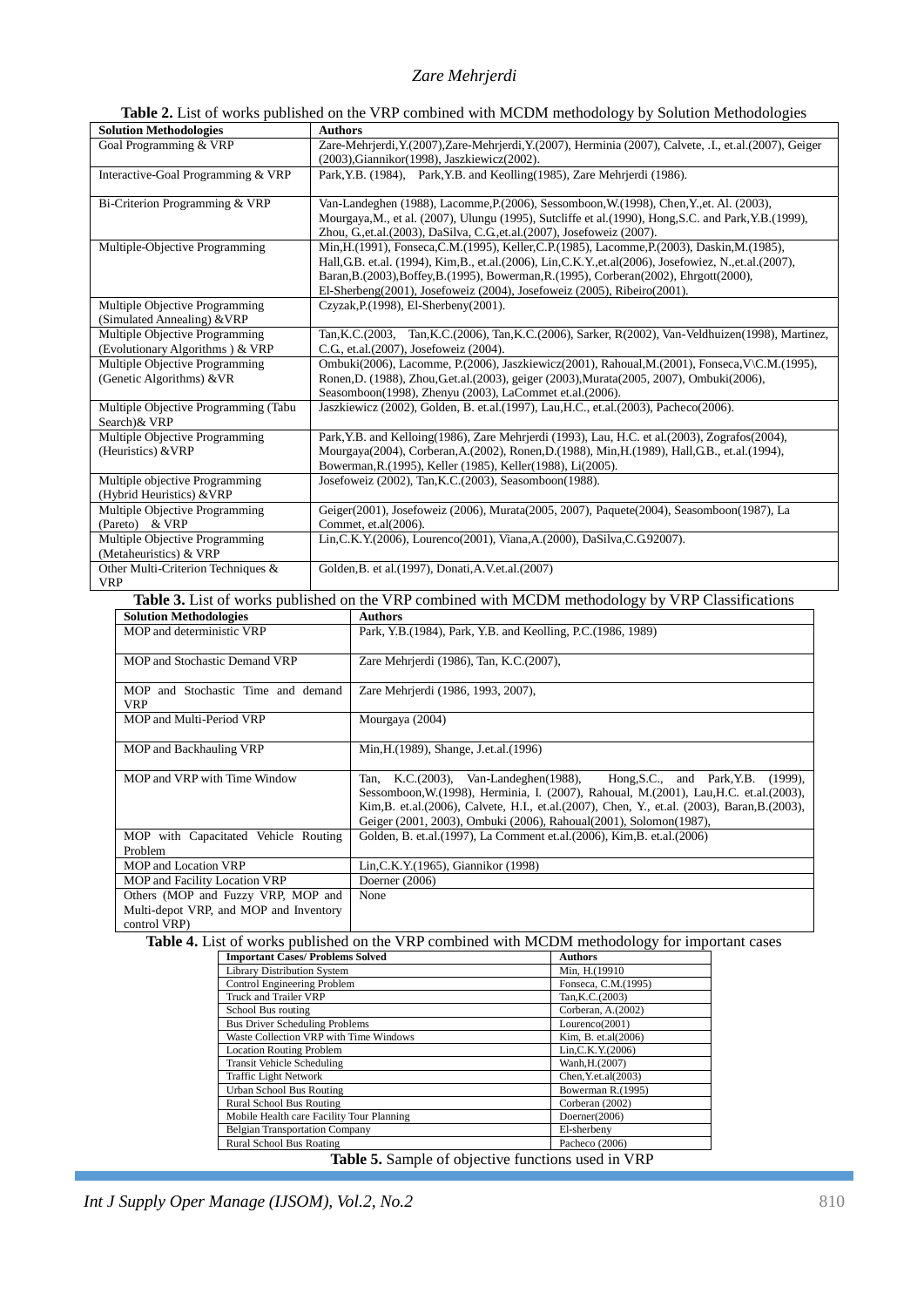# *Multiple-Criteria Decision-Making Combined with VRP: A Categorized Bibliographic Study*

| Minimize the traveled distance                        | Maximize the realization of the urgent queries               |
|-------------------------------------------------------|--------------------------------------------------------------|
| Minimize the merchandise deterioration                | Maximize the capacity utilization                            |
| Maximize the equalization of the vehicle travel times | Optimize the balance of the load                             |
| Maximize the customer satisfaction                    | Minimize the number of vehicles                              |
| Optimize the balancing (numbers of visited customers) | Minimize the total mean transit time                         |
| Minimize the total variance in transit time           | Maximize profit                                              |
| Minimize the total customer waiting times             | Minimize the total travel times                              |
| Minimize the total deviations from the time windows   |                                                              |
| violations                                            |                                                              |
|                                                       | Table 6. Sample of objective functions used by Practitioners |
| Minimize the total length                             | Minimize the student walking distance                        |
| Optimize the balance of the load                      | Minimize the total cost                                      |
| Minimize the total perceived risk                     | Minimize the individual perceived risk                       |
| Minimize the individual disutility                    | Minimize the total time                                      |
| Minimize the waiting times                            | Minimize the number of trucks                                |
| Minimize the number of covered trucks                 | Maximize the flexibility                                     |
| Minimize the number of unused working hours           | Optimize the regionalization (clustering) of the customers   |
| Minimize the ineffectiveness of the personnel         | Minimize the average distance for an inhabitant to walk      |
| Maximize the size of the population covered           |                                                              |

|  | <b>Table 7.</b> Publications Classifications by type of research |
|--|------------------------------------------------------------------|
|  |                                                                  |

| <b>Journal or Type of Distribution</b> | <b>Number of Works</b> | % of Total |
|----------------------------------------|------------------------|------------|
| Ph.D. Dissertation                     | <sub>(</sub>           | 7.4%       |
| Master of Science Thesis               | 0                      |            |
| Conference Articles                    | 13                     | 16.0       |
| Journal Articles                       | 50                     | 61.7       |
| Technical Report - University level    |                        | 1.2        |
| Published as a Chapter of a Book       |                        | 13.6       |
| Total                                  | 81                     | 100%       |

| Table 8. Publications Classifications by publications Journal  |                        |            |  |  |  |
|----------------------------------------------------------------|------------------------|------------|--|--|--|
| Name of Journals carried such publications                     | <b>Number of Works</b> | % of Total |  |  |  |
| 1) European Journal of Operational Research                    | 23                     | 28.4%      |  |  |  |
| 2) Computers and Operations Research                           | 4                      | 4.9        |  |  |  |
| 3) Transportation Science Part A                               | 3                      | 3.7        |  |  |  |
| 4) Operations Research Society                                 | $\overline{c}$         | 2.5        |  |  |  |
| 5) International Journal of Production Economics               | $\overline{c}$         | 2.5        |  |  |  |
| 6) Computers and Industrial Engineering                        | $\overline{2}$         | 2.5        |  |  |  |
| 7) Transactions of the Japan Society of Mechanical Engineering | $\overline{2}$         | 2.5        |  |  |  |
| 8) Theoretical Computer Science                                |                        | 1.2        |  |  |  |
| 9) TOP                                                         |                        | 1.2        |  |  |  |
| 10) Multi-Criteria Decision-Making                             |                        | 1.2        |  |  |  |
| 11) International Journal of Operations Research               |                        | 1.2        |  |  |  |
| 12) Journal of Heuristics                                      |                        | 1.2        |  |  |  |
| 13) Environmental and Planning B: Planning and Design          |                        | 1.2        |  |  |  |
| 14) Socio-Economic Planning Science                            |                        | 1.2        |  |  |  |
| 15) Applied Intelligence                                       |                        | 1.2        |  |  |  |
| 16) Engineering Costs and production Economics                 |                        | 1.2        |  |  |  |
| 17) Foundations of Computing and Decision Sciences             |                        | 1.2        |  |  |  |
| 18) Journal of Industrial Engineering International            |                        | 1.2        |  |  |  |
| 19) Discrete Optimization                                      |                        | 1.2        |  |  |  |
| 20) Others                                                     | 31                     | 38.3       |  |  |  |
| Total                                                          | 81                     | 100%       |  |  |  |

|             | <b>Table 9.</b> Publications Classifications by Multi-Criterion Techniques |                                  |  |  |  |  |
|-------------|----------------------------------------------------------------------------|----------------------------------|--|--|--|--|
| <b>Rows</b> | <b>Multi-Criteria Tools</b>                                                | <b>Number of Works Published</b> |  |  |  |  |
|             |                                                                            |                                  |  |  |  |  |
|             | <b>Bicriterion Programming</b>                                             | 11                               |  |  |  |  |
|             | <b>Goal Programming</b>                                                    |                                  |  |  |  |  |
| 3           | Interactive Goal Programming                                               |                                  |  |  |  |  |
|             | Multi-Objective Programming                                                | 18                               |  |  |  |  |
|             | Multi-Objective Heuristics                                                 | 13                               |  |  |  |  |
| 6           | Multi-Objective Meta-heuristics                                            |                                  |  |  |  |  |
|             | Multi-Objective & Genetic Algorithm                                        | 13                               |  |  |  |  |
| 8           | Multi-Objective and Tabu search                                            |                                  |  |  |  |  |
| 9           | Multi-Objective & Simulated Annealing                                      |                                  |  |  |  |  |
| 10          | Multi-Objective & Evolutionary Algorithm                                   |                                  |  |  |  |  |
| 11          | Hybrid Multi Objective & Heuristic Algorithm                               |                                  |  |  |  |  |
| 12          | Multiple Objective and Pareto                                              |                                  |  |  |  |  |
| 13          | Other Multiple objective methods                                           |                                  |  |  |  |  |

*Int J Supply Oper Manage (IJSOM), Vol.2, No.2* 811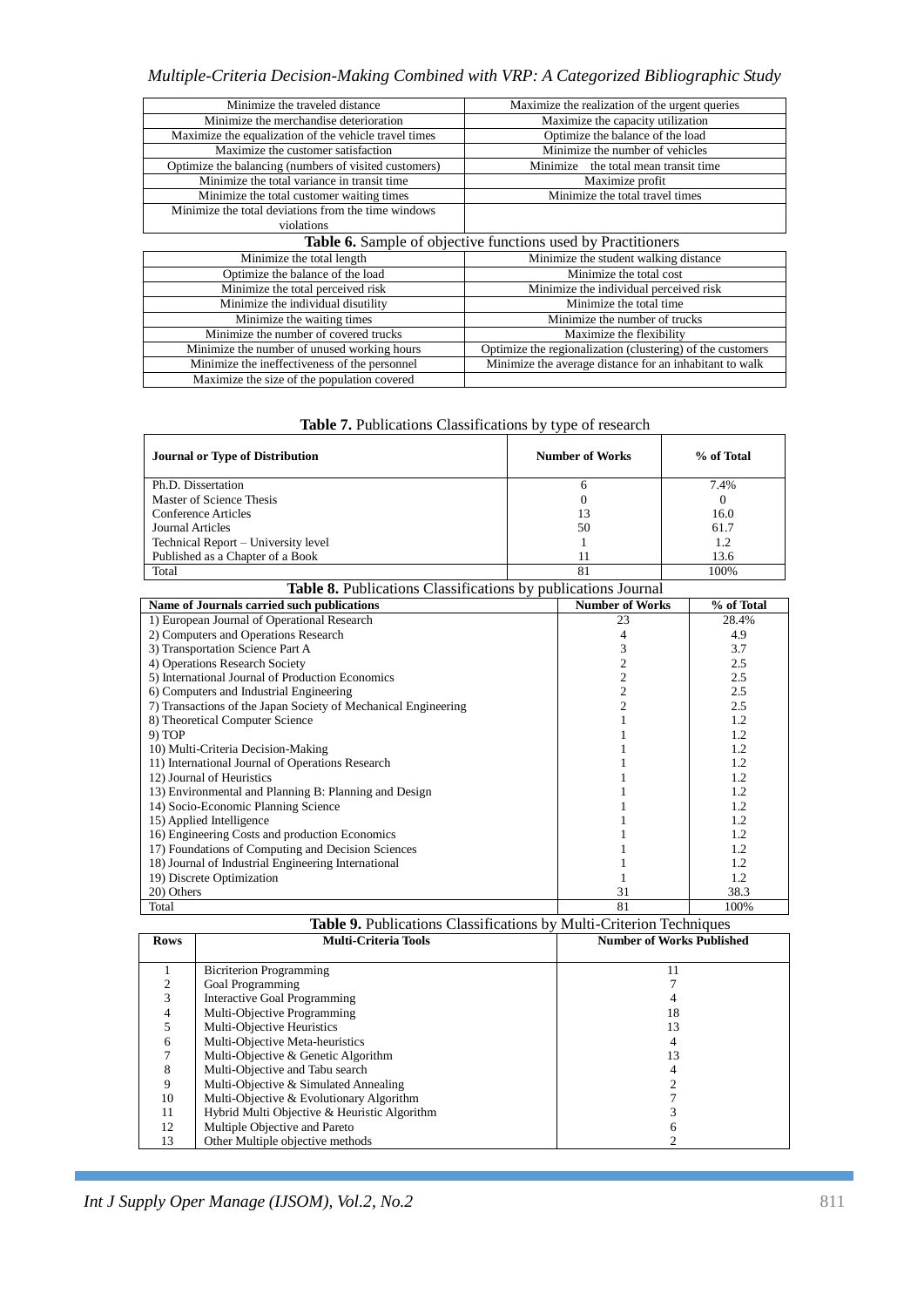

**Figure 1.** Distribution of publications by years of publications

# **8. Future Research and Conclusion**

- 1. Fuzzy vehicle routing problem
- 2. Location routing problem
- 3. Capacitated vehicle routing problem
- 4. Facility location vehicle routing problem
- 5. Multi-period vehicle routing problem
- 6. Backhauling vehicle routing problem
- 7. Stochastic vehicle routing problem

|                                                                                                                                                                                                                                                                                                                                                                                                                                                                                                                                                                                                                                                                                                                                                                                      | Counts                                                                                                                                                                                                                                                                                                                                                                                                                                                                                                                                                                                                                                                                                                                         |                              |                                                                                                                 |                             |                        |                     |                      |
|--------------------------------------------------------------------------------------------------------------------------------------------------------------------------------------------------------------------------------------------------------------------------------------------------------------------------------------------------------------------------------------------------------------------------------------------------------------------------------------------------------------------------------------------------------------------------------------------------------------------------------------------------------------------------------------------------------------------------------------------------------------------------------------|--------------------------------------------------------------------------------------------------------------------------------------------------------------------------------------------------------------------------------------------------------------------------------------------------------------------------------------------------------------------------------------------------------------------------------------------------------------------------------------------------------------------------------------------------------------------------------------------------------------------------------------------------------------------------------------------------------------------------------|------------------------------|-----------------------------------------------------------------------------------------------------------------|-----------------------------|------------------------|---------------------|----------------------|
| 12<br>10<br>8<br>Counts<br>6<br>4<br>2<br>0<br>2006<br>1986<br>1988<br>1996<br>1998<br>2000<br>2002<br>1990<br>1992<br><b>1994</b><br>2004<br><b>1984</b>                                                                                                                                                                                                                                                                                                                                                                                                                                                                                                                                                                                                                            |                                                                                                                                                                                                                                                                                                                                                                                                                                                                                                                                                                                                                                                                                                                                |                              |                                                                                                                 |                             |                        |                     |                      |
|                                                                                                                                                                                                                                                                                                                                                                                                                                                                                                                                                                                                                                                                                                                                                                                      |                                                                                                                                                                                                                                                                                                                                                                                                                                                                                                                                                                                                                                                                                                                                |                              | Figure 1. Distribution of publications by years of publications                                                 |                             |                        |                     |                      |
| attention are:                                                                                                                                                                                                                                                                                                                                                                                                                                                                                                                                                                                                                                                                                                                                                                       | <b>8. Future Research and Conclusion</b><br>Figure 1 shows that although up to year 2000 there were not too many researches reported in the multiple<br>objective VRP, since that time the trend is upward and hopefully it will continue likewise. The area that is<br>relatively rich with research in multi-criterion technique is VRP with time windows. Another area that has<br>received more attention is multi-objective programming VRP using genetic algorithms and heuristics to solve<br>the problem. With the present research, I have come to this conclusion that there are many untapped areas in<br>various subsets of VRP that require the attention of researchers. The most important areas that need more |                              |                                                                                                                 |                             |                        |                     |                      |
| 2.<br>3.<br>4.<br>5.<br>6.<br>7.                                                                                                                                                                                                                                                                                                                                                                                                                                                                                                                                                                                                                                                                                                                                                     | 1. Fuzzy vehicle routing problem<br>Location routing problem<br>Capacitated vehicle routing problem<br>Facility location vehicle routing problem<br>Multi-period vehicle routing problem<br>Backhauling vehicle routing problem<br>Stochastic vehicle routing problem                                                                                                                                                                                                                                                                                                                                                                                                                                                          |                              |                                                                                                                 |                             |                        |                     |                      |
| Each of these VRP subsets can be considered in the mathematical modeling of the problem and then by<br>proposing an appropriate exact or heuristic solution technique the problem can be solved.<br>Due to the fact that we are looking at eleven different types of VRP and all multi-criterion decision-making<br>tools, in this research we expect to see more than 77 cases that are of interest to us. These cases are shown in<br>table 10. The cross sign of X is used to show where there exist untapped areas that need more attention from<br>researchers. From table 10 it can be seen that of these 77 areas of research, only 17 areas are being fully or to<br>some degree taken into consideration. Other areas are either untapped or barely touched by researchers. |                                                                                                                                                                                                                                                                                                                                                                                                                                                                                                                                                                                                                                                                                                                                |                              |                                                                                                                 |                             |                        |                     |                      |
| Types of VRP<br>Problems                                                                                                                                                                                                                                                                                                                                                                                                                                                                                                                                                                                                                                                                                                                                                             | Goal<br>Program.                                                                                                                                                                                                                                                                                                                                                                                                                                                                                                                                                                                                                                                                                                               | Interactive Goal<br>Program. | Table 10. Problem Classification by VRP types and Multi-Criterion Techniques<br><b>Bi-Criterion</b><br>Program. | Multi-Objective<br>Program. | Compromise<br>Program. | Surrogate<br>Worth  | Other<br>Multiple    |
|                                                                                                                                                                                                                                                                                                                                                                                                                                                                                                                                                                                                                                                                                                                                                                                      |                                                                                                                                                                                                                                                                                                                                                                                                                                                                                                                                                                                                                                                                                                                                |                              |                                                                                                                 |                             |                        | Trade-off<br>Method | Objective<br>Methods |
| <b>VRP</b><br>SDVRP(1)                                                                                                                                                                                                                                                                                                                                                                                                                                                                                                                                                                                                                                                                                                                                                               |                                                                                                                                                                                                                                                                                                                                                                                                                                                                                                                                                                                                                                                                                                                                |                              | $\ast$                                                                                                          |                             | *<br>$\ast$            | $\ast$              | $\ast$               |
| SDTVRP(2)                                                                                                                                                                                                                                                                                                                                                                                                                                                                                                                                                                                                                                                                                                                                                                            |                                                                                                                                                                                                                                                                                                                                                                                                                                                                                                                                                                                                                                                                                                                                |                              | $\ast$                                                                                                          |                             | $\approx$              | $\ast$              | $\ast$               |
| <b>VRPWTW</b>                                                                                                                                                                                                                                                                                                                                                                                                                                                                                                                                                                                                                                                                                                                                                                        |                                                                                                                                                                                                                                                                                                                                                                                                                                                                                                                                                                                                                                                                                                                                |                              |                                                                                                                 |                             | *                      | $\ast$              | $\ast$               |
| <b>FVRP</b>                                                                                                                                                                                                                                                                                                                                                                                                                                                                                                                                                                                                                                                                                                                                                                          | $\ast$                                                                                                                                                                                                                                                                                                                                                                                                                                                                                                                                                                                                                                                                                                                         | $\ast$                       | $\ast$                                                                                                          | *                           | $\ast$                 | *                   | *                    |
| <b>CVRP</b><br><b>LRP</b>                                                                                                                                                                                                                                                                                                                                                                                                                                                                                                                                                                                                                                                                                                                                                            | $\ast$<br>$\ast$                                                                                                                                                                                                                                                                                                                                                                                                                                                                                                                                                                                                                                                                                                               | *<br>*                       | $\ast$<br>$\ast$                                                                                                | $\ast$<br>*                 | *<br>*                 | *<br>*              | $\ast$<br>$\ast$     |
| <b>FLVRP</b>                                                                                                                                                                                                                                                                                                                                                                                                                                                                                                                                                                                                                                                                                                                                                                         | $\ast$                                                                                                                                                                                                                                                                                                                                                                                                                                                                                                                                                                                                                                                                                                                         | $\ast$                       | $\ast$                                                                                                          | $\ast$                      | *                      | *                   | $\ast$               |
| <b>BHVRP</b>                                                                                                                                                                                                                                                                                                                                                                                                                                                                                                                                                                                                                                                                                                                                                                         | *                                                                                                                                                                                                                                                                                                                                                                                                                                                                                                                                                                                                                                                                                                                              | *                            | $\ast$                                                                                                          | *                           | *                      | *                   | $\ast$               |
| <b>MDVRP</b>                                                                                                                                                                                                                                                                                                                                                                                                                                                                                                                                                                                                                                                                                                                                                                         | $\ast$                                                                                                                                                                                                                                                                                                                                                                                                                                                                                                                                                                                                                                                                                                                         | $\ast$                       | $\ast$                                                                                                          | $\ast$                      | *                      | $\ast$              | $\ast$               |
| <b>ICVRP</b>                                                                                                                                                                                                                                                                                                                                                                                                                                                                                                                                                                                                                                                                                                                                                                         | *                                                                                                                                                                                                                                                                                                                                                                                                                                                                                                                                                                                                                                                                                                                              | $\ast$                       | $\ast$                                                                                                          | *                           | *                      | *                   | $\ast$               |
| (1) Stochastic Demand VRP (SDVRP)<br>(2) Stochastic Demand and Travel and unload times VRP (SDTVRP)<br>In this article author viewed all references related to the topics of multi-criterion (goal programming, multiple<br>objective linear and nonlinear programming, bi-criterion programming, multi-attribute decision-making,<br>compromise programming, etc.) and various branches of vehicle routing problem such as deterministic VRP<br>(DVRP), MDVRP, VRPWTW, VRP with stochastic demand (SDVRP), VRP with stochastic travel and unload<br>times (STVRP), CVRP, FVRP, LRP, FLVRP, and ICVRP. Although VRP is a research area with powerful                                                                                                                                 |                                                                                                                                                                                                                                                                                                                                                                                                                                                                                                                                                                                                                                                                                                                                |                              |                                                                                                                 |                             |                        |                     |                      |
|                                                                                                                                                                                                                                                                                                                                                                                                                                                                                                                                                                                                                                                                                                                                                                                      | 812<br>Int J Supply Oper Manage (IJSOM), Vol.2, No.2                                                                                                                                                                                                                                                                                                                                                                                                                                                                                                                                                                                                                                                                           |                              |                                                                                                                 |                             |                        |                     |                      |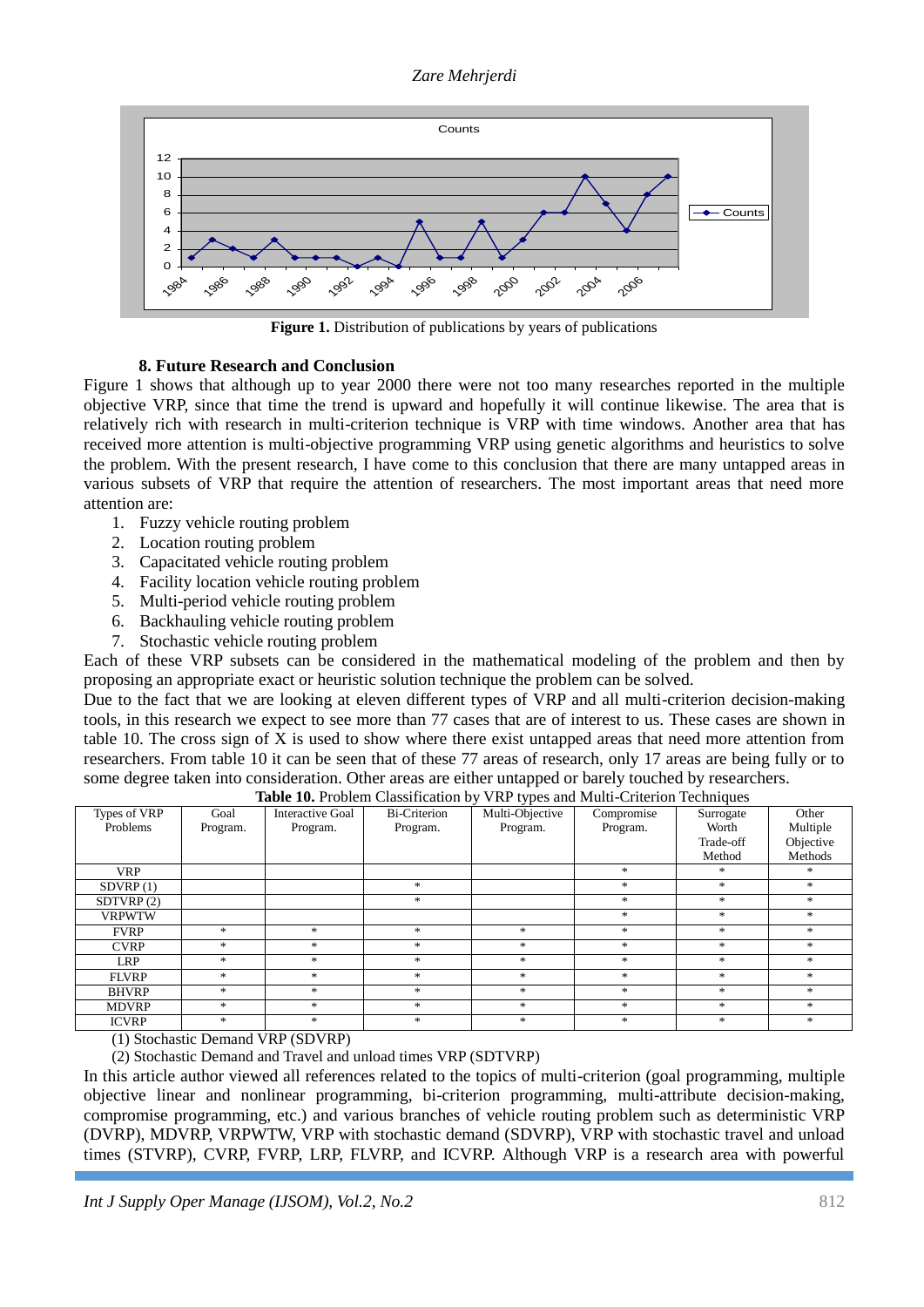researcher hands on, only 81 articles are found that relate various vehicle routing problems with various multiple objectives techniques. This author has found that no research was done in some of the areas of VRP such as FVRP, ICVRP, LRP, and CVRP. It was interesting to notice that this research area has not been able to attract one researcher at the Master of Science level to do a master thesis (zero research reported in the literature.) On the other hand, it was attractive to the Doctoral Students to some level only (6 researches reported in this case.) Among the many multi-criterion programming techniques available, only three of them (i.e., goal programming, bi-criterion programming, linear, and nonlinear multi-objective programming) are being employed to solve the problem.

In conclusion, with this research we will be able to dig into all untapped areas of VRP combined with MCDM that are of many values to both researchers and practitioners. This review indicates that VRP combined with MCDM is still a developing area of combinatorial optimization. We hope that the challenges posed here will arouse the interest of some researchers and readers and direct them in working on this challenging research area. In addition to all those discussed above a combination of Radio Frequency Identification technology (RFID) with various types of routing and inventory problems and supply chain management can be of the demand in the future. More on RFID topics can be seen from the work of Zare Mehrjerdi (2008; 2009; 2010; 2011a; 2011b; 2011c; 2012; 2013a, 2013b, 2013c, 2013d, 2013e, 2013f, 2014) and Ruta et al. (2010). Moubed and Zare Mehrjerdi (2015) have modeled a reverse supply chain problem as an inventory-routing problem.

#### **References**

Angel, E., E. Bampis and L. Gourvès, 2004, "Approximating the Pareto curve with local search for the bi-criteria TSP (1, 2) problem", Theoretical Computer Science 310 (2004), pp. 135–146.

Bacopulas, A., and I.Singer, "On Convex Vectorial optimization in Linear Spaces" Journal of Optimization Theory and Applications, Vol. 21, (1977) pp.175-188.

Baker, B.M., Ayechew, M.A., 2003 "A Genetic Algorithm for the Vehicle Routing Problem", Computers and Operations Research 30, PP.787-800.

Balakrishnan, N., 1993, "Simple Heuristics for the Vehicle Routing Problem with Soft Time Windows", Journal of the Operational Research Society 44, PP. 279–287.

Balinski, M.L. and R.E. Quandt, 1964, "On an Integer Operations Program for a Delivery Program," Operations Research 12, PP.300-304.

Ball, M., B., Golden, A., Assad, and L. Bodin "1983, Planning for Truck Fleet Size in the Presence of a Common-Carrier Option", Decision Science 14, 103-120.

Bard, J.F., G. Kontoravdis and G. Yu, 2002, "A branch-and-cut procedure for the vehicle routing problem with time windows", Transportation Science 36, pp. 250–269.

Bell, J.and McMullen, R., 2004, "Ant Colony Optimization Techniques for the Vehicle Routing Problem", Advanced Engineering Informatics 18, PP.41-48.

Baràn, B., M. Schaerer, 2003, "A multi-objective ant colony system for vehicle routing problem with time windows", in: Proceedings of the Twenty-first IASTED International Conference on Applied Informatics, pp. 97–102, 2003.

Bent, R., Hentenrych, P.V., 2006, "A two-Stage hybrid for Pickup and Delivery Vehicle Routing Problems with Time Windows", Computers and Operations Research 33, PP.875-893.

Berman, O., Jaillet, P., Simchi-Levi, D., 1995, "Location-Routing Problems with uncertainty" In: Drezner, Z. (Ed.), Facility Location: A Survey of Applications and Methods, Springer, New York, pp.427-452.

Bianchi, L., et al., 2004, "Meta-heuristics for the Vehicle Routing Problem with Stochastic Demands", PPSN, VIII, LNCS 3242, PP.450-460.

Bianchi, L., et al., 2006, "Hybrid Meta-Heuristics for the Vehicle Routing Problem with Stochastic Demands", Journal of Mathematical Modeling and Algorithms, PP.91-110.

Bodin, L.D., 1979, "A Taxonomic Structure for Vehicle Routing and Scheduling problems," Computers Urban Society 1, PP.11-29.

Bodin, L., Golden, B., Assad, A., and Ball, M., 1983, "Vehicle Routing and Scheduling", Computer and Operations Research, 10, 1983, PP. 67-211.

Boffey, B., 1995, "Multi-objective routing problems", Top 3 (1995), pp. 167–220.

Borges, P.C., and M.P. Hansen, 2002, "Essays and surveys in metaheuristics, chapter A study of Global Convexity for a Multiple Objective Traveling Salesman Problem", Kluwer Academic Publishers, Norwell (2002) pp. 129–150.

Bowerman, R., B. Hall and P. Calamai, 1995, "A multi-objective optimization approach to urban school bus routing: Formulation and solution method", Transportation Research Part A 29 (1995), pp. 123–197.

Bres, E.S., D., Burnes, A. Charnes, and W.W.Cooper, "A Goal Programming Model for Planning Office Accessions", management Science 26, 1980, pp.773-783.

Buxery, G., 1979, "The Vehicle Scheduling Problem and Monte-Carlo Simulation" Journal Of Operations Research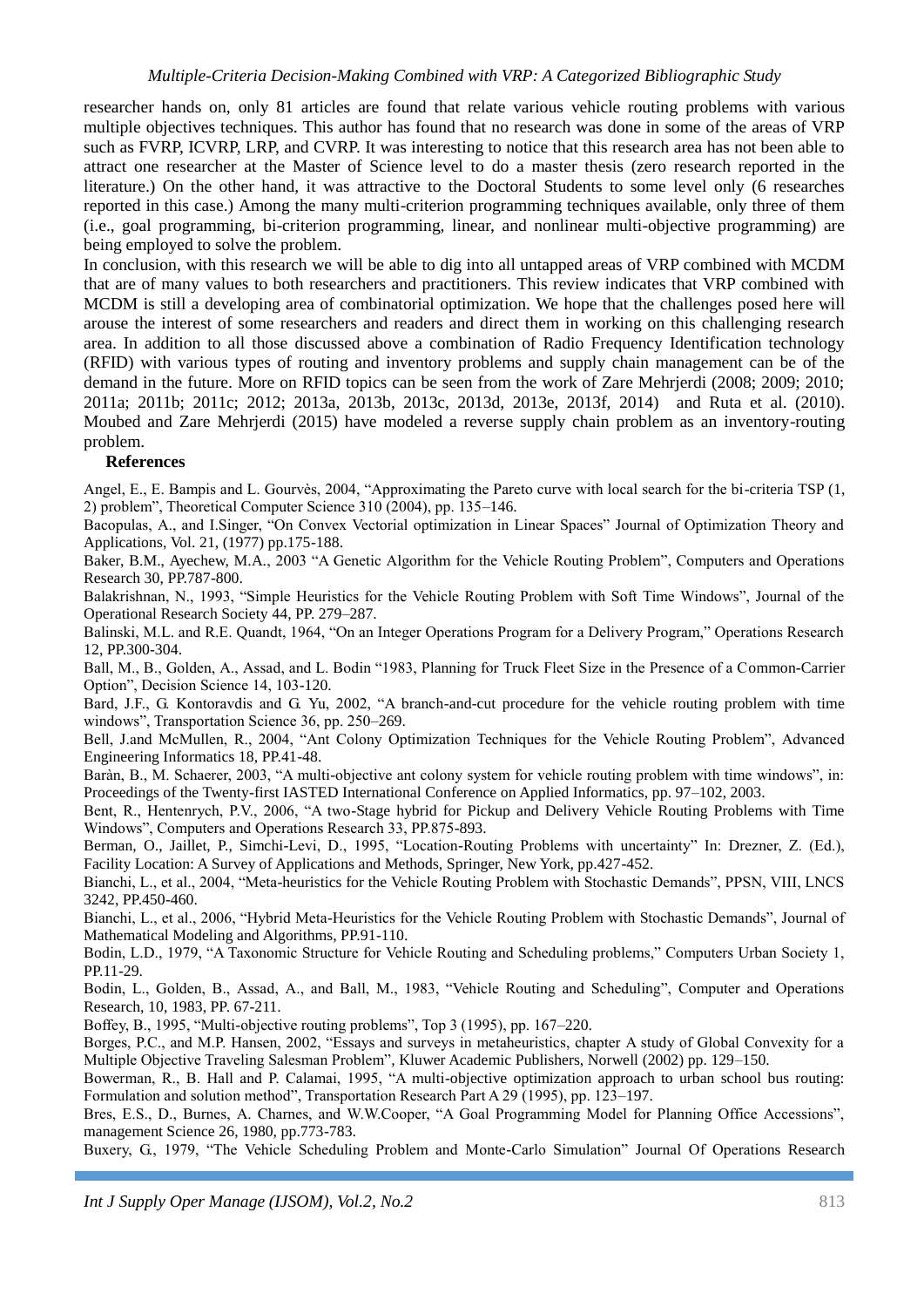Society 30, PP.563-573

Calvete, H.I., Carmen Galé, María-José Oliveros, and Belén Sánchez-Valverde, 2007, "A Goal programming approach to vehicle routing problems with soft time windows", European Journal of Operational Research 177, PP.1720-1733.

Chaing, W.C., R. Russell, "Simulated Annealing Meta-Heuristics for the Vehicle Routing Problem with Time Windows", An Operations Research, 93, PP.3-27.

Charnes, A., and Cooper, W.W. "Management Models and Industrial Applications of Linear Programming", Wiley, New York, 1961.

Chitty, D.M., and M.L. Hernandez, A hybrid ant colony optimisation technique for dynamic vehicle routing. In: K. Deb et al., Editors, GECCO 2004, Lecture Notes in Computer Science vol. 3102, Springer-Verlag (2004), pp. 48–59.

Chen, Y., and Yang,H., 2003, "Minimization of Travel time and weighted number of steps in a Traffic Light Network", European Journal Of Operational Research 144, PP.565-580.

Christofides, N. and Eilon, S., 1979, "The Vehicle Routing Problem", Combinatorial Optimization, New York: Wiley.

Christofides, N., Eilon, S., 1972, "Algorithms for Large Scale TSP", Operational Research Quarterly, 23, PP.511-518.

Clarke, G., Wright, J. W., 1964, "Scheduling of Vehicle from a Central Depot to a Number of Delivery Points", Operations Research, 12, PP. 568-581.

C.A. Coello Coello, D.A. Van Veldhuizen and G.B. Lamont, "Evolutionary algorithms for solving multi-objective problems", Kluwer, New York (2002).

C.A. Coello Coello, "An updated survey of GA-based multiobjective optimization techniques", ACM Computing Surveys 32 (2000) (2), pp. 109–143.

Corberan, A., Fernandez, E., Laguna M., Marti, R., 2002, "Heuristic Solutions to the Problems of Routing School Buses with Multiple Objectives", Journal of Operational Research Society 53, PP.427-435.

Cook, M. T., and Russell, R. A., 1978, "A Simulation and Statistical Analysis of Stochastic Vehicle Routing with Timing Constraints", Decision Science, 9, PP. 673-687.

Cordeau, J.F., G. Laporte and A. Mercier, 2001,"A Unified Tabu Search Heuristic for Vehicle Routing problems with Time Windows", Journal of the Operational Research Society 52, PP. 928–936

Current, J.R., and D.A. Schilling, The median tour and maximal covering tour problems: Formulations and heuristics, European Journal of Operational Research 73 (1994), pp. 114–126.

Current, J.R., Velle, C.S.Re, and Cohon, J.L., 1985, "The Maximum Covering/Shortest Path Problem: A Multi objective Network Design and Routing Formulation", European Journal of Operational Research 21, PP.189-199.

J. Current and M. Marsh, Multi objective transportation network design and routing problems: Taxonomy and annotation. European Journal of Operational Research 65 (1993), pp. 4–19.

J. Current and H. Min, Multi objective design of transportation networks: Taxonomy and annotation. European Journal of Operational Research 26 (1986), pp. 187–201.

J. Current, H. Min and D.A. Schilling, Multi objective analysis of facility location decisions. European Journal of Operational Research 49 (1990), pp. 295–307.

J. Current, C. ReVelle and I. Cohon, The application of location models to the multi objective design of transportation networks. Regional Science Review 14 (1984), pp. 1–23.

Czyżak, P., and A. Jaszkiewicz, 1998, "Pareto simulated annealing—a Metaheuristic Technique for Multiple-objective combinatorial optimization", Journal of Multi-Criteria Decision Analysis 7, pp. 34–37.

Dantzig, G.P., J.H. Ramser, 1959, "The Truck Dispatching Problem", Management Science 6, PP.80-91.

Da Silva, G.C., Figueira, J., Climaco, J., 2007, "Integrating Pareto Optimization with Scatter Search for Solving Bi-Criteria {0, 1} Knapsack problems", European Journal of Operational Research 177, PP: 1656-1677.

Daskin, M., 1985, "Logistics: An Overview of the State of the Art and Perspectives on Future Research", Transportation Research Part A 19, PP: 383-398.

K. Deb, Multi-objective genetic algorithms: problem difficulties and construction of test problems, Evolutionary Computation 7 (1999) (3), pp. 205–230.

K. Deb, A. Pratap, S. Agarwal and T. Meyarivan, A fast and elitist multi-objective genetic algorithm NSGA-II, IEEE Transactions on Evolutionary Computation 6 (2002) (2), pp. 182–197.

Desrochers,M., J. Desrosiers and M. Solomon, 1992, "A New Optimization Algorithm for the Vehicle Routing Problem with Time Windows", Operations Research 40, PP. 342–354.

Desrosiers, J., F. Somis and M. Destrochers, 1984, "Routing with Time Windows by Column Generation", Network 14, PP.545-565.

Doerner, K., A. Focke and W.J. Gutjahr, 2006, "Multicriteria tour planning for mobile healthcare facilities in a developing country", European Journal of Operational Research (2006).

Donati, A.V., Montemanni, R., Norman, C., Rizzoli, A.E., Gambardella, L.C., 2007, "Time Dependent Vehicle Routing Problem with a Multi Ant Colony system", European Journal of Operational Research 2007 (in press)

Dror, M., Laporte, G., 1993, "Vehicle Routing with Stochastic Demands and Restricted Failures", Zeitschrift Fur Operations Research, 37, PP.273-283.

Dror, M., Trudreau, P., 1986, "Stochastic Vehicle Routing with Modified Savings Algorithms", European Journal of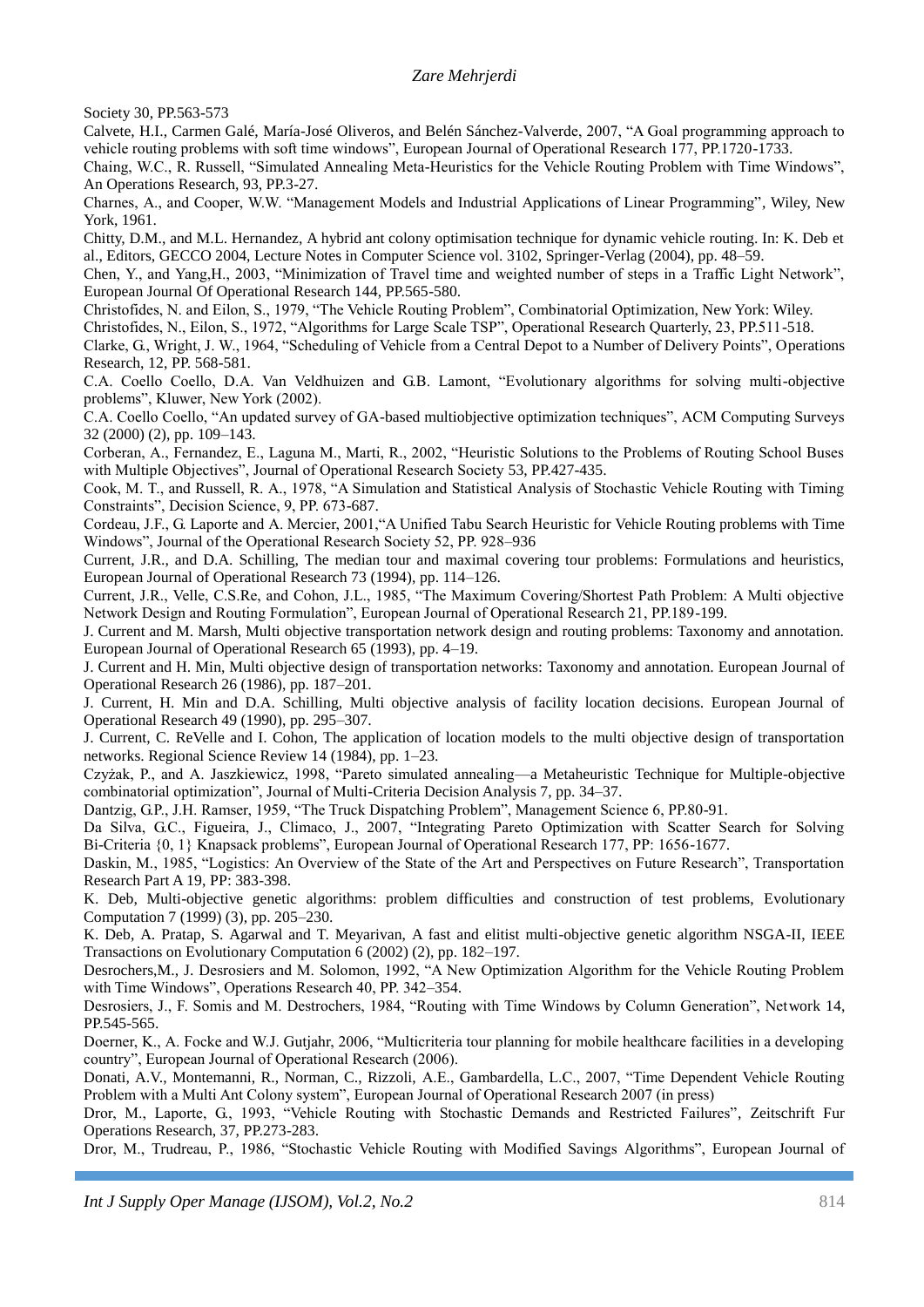Operational research 23, PP. 228-235.

M. Ehrgott and X. Gandibleux, Multiobjective combinatorial optimization. In: M. Ehrgott and X. Gandibleux, Editors, International series in operations research and management science vol. 52, Kluwer, Dordrecht (2002), pp. 369–444.

Ehrgott, M., 2000, "Approximation algorithms for combinatorial multi-criteria problems", International Transactions in Operations Research 7 (2000), pp. 5–31.

El-Sherbeny, N., 2001, "Resolution of a vehicle routing problem with multi-objective simulated annealing method". Ph.D. thesis, Faculté Polytechnique de Mons, Mons, Belgique, 2001.

Federgruen, A., and P., Zipkin, 1984, "A combined Vehicle Routing and Inventory Allocation Problem", Operations Research 32, 1019-1037.

Fisher, M.L., 1987, "Lagrangian Optimization Algorithms for Vehicle Routing Problems" Operational Research, PP. 635-649

Flavell, R.B., "A New Goal programming formulation", Omega 4, 1976, 731-732.

Foster, B.A., and Ryan, D. M., 1976, "An Integer Programming Approach to the Vehicle Scheduling Problem", Operational Research Quarterly, 27, PP.3367-3384.

Fonseca, C.M., 1995, "Multi-objective Genetic Algorithms with Application to Control Engineering Problems", Ph.D. Thesis, Department of Automatic Control and Systems Engineering, University of Shefield, Shefield, UK.

Fonseca, C.M., Fleming, P.J., 1995, "Multiple Objective Genetic Algorithms Made Easy: Selection, Sharing and Mating Restrictions", In IEEE Int. Conference on Genetic Algorithms in Engineering Systems: Innovations and Applications, Page 45, Sheffield, U.K.

Gambardella L.M, Taillard E., Agazzi G., 1999, MACS-VRPTW: "A Multiple Ant Colony System for Vehicle Routing Problems with Time Windows" , In D. Corne, M. Dorigo and F. Glover, editors, New Ideas in Optimization. McGraw-Hill, London, UK, PP. 63-76.

Gearhart, W.B., "On the Characterization of Pareto Optimal Solutions in Bicriterion Optimization", Journal of Optimization Theory and Applications, Vol. 27, No.2, April 1979, PP.301-307.

Gendreau, M., A. Hertz, G. Laporte, 1994, "Tabu Search Heuristic for the Vehicle Routing Problem", Management Science 40, PP. 1276-1290.

Geoffrion, A. "Solving Bicriterion Mathematical Programming", ORSA, 1967.

Geoffrion, A., Proper efficiency and theory of vector maximization, Journal of Mathematical Analysis and Applications 22 (1968), pp. 618–630.

Geiger, M.J., 2001, "Genetic algorithms for multiple objective vehicle routing", in: metaheuristic International Conference 2001 (MIC'2001), pp. 348–353, 2001.

Geiger, M.J., 2003, "Multi-Criteria und Fuzzy System in Theory und Praxis chapter A Computational Study of Genetic Crossover Operators for Multi-objective Vehicle Routing Problem with Soft Time Windows", Deutscher Universitats-Verlag (2003) pp. 191–207.

Giannikos, I., 1998, "A multi objective goal programming model for locating treatment sites and routing hazardous wastes", European Journal of Operational Research 104 (1998), pp. 333–342.

Gillet, B.E., L. R. Miller, 1974, "A Heuristic Algorithm for the Vehicle Dispatch Problem", Operations Research, 22, PP.340-349.

Golden, B., Laporte, G., and Tailard, E.D., 1997, "An Adaptive Memory Heuristic for a Class of VRP with MinMax objectives", Computers and Operations Research 24, PP: 445-452.

Golden, B. L., Stewart, R. A., 1977, "Vehicle Routing with Probabilistic Demands", Proceedings of the Tenth Annual Symposium on the Interface of Computer Science and Statistics, Gaithersburg, Maryland.

Golden, B. L., and Yee, J. R. 1979, A Framework for Probabilistic Vehicle Routing. AIIE, 11, pp.109-112.

Greistorfer, P., A tabu-scatter search metaheuristic for the arc routing problem, Computers and Industrial Engineering 44 (2003) (2), pp. 249–266.

Haimes, Y.Y., L.S.Lasdon, and D.A. Wismer, "On a Bicriterion Formulation of the Problems of Integrated System Identification and System Optimization" IEEE Transaction on Systems, Man and Cybernetics, (1971) pp.296-297.

Haugland, D., Ho, S.C., and Laporte, G., 2005, Designing Delivery Districts for Vehicle Routing Problem with Stochastic Demand.

A. Hertz, G. Laporte and M. Mittaz, A tabu search heuristic for the capacitated arc routing problem, Operations Research 48 (2000) (1), pp. 129–135.

Hong S.C., Park, Y.B., "A Heuristic for Bi-Objective Vehicle Routing Problem with Time Windows Constraints", International Journal of Production Economics, 1999, 62, PP. 249-258.

Jacobs-Blecha, C., and Goetschalcky, M., (1998) "The Vehicle Routing Problem with Backhauls: Properties and Solution Algorithms", School of Industrial Engineering and System Engineering, Georgia Institute of Technology.

Jaillet, P., Odoni, A.R., 1988, "The Probabilistic Vehicle Routing Problem", In Golden, B.L., and Assad, A.A. (Eds.), Vehicle Routing: Methods and Studies, North-Holland, Amsterdam.

Jaillet, P., 1987, "Stochastic Routing Problems", In: Andretta, G., Mason, F., Serafini, P. (Eds.), Stochastic in Combinatorial Optimization, World Scientific, New Jersey.

Jaszkiewicz, A., 2001, "Genetic Local Search for Multiple objective Combinatorial Optimization", European Journal of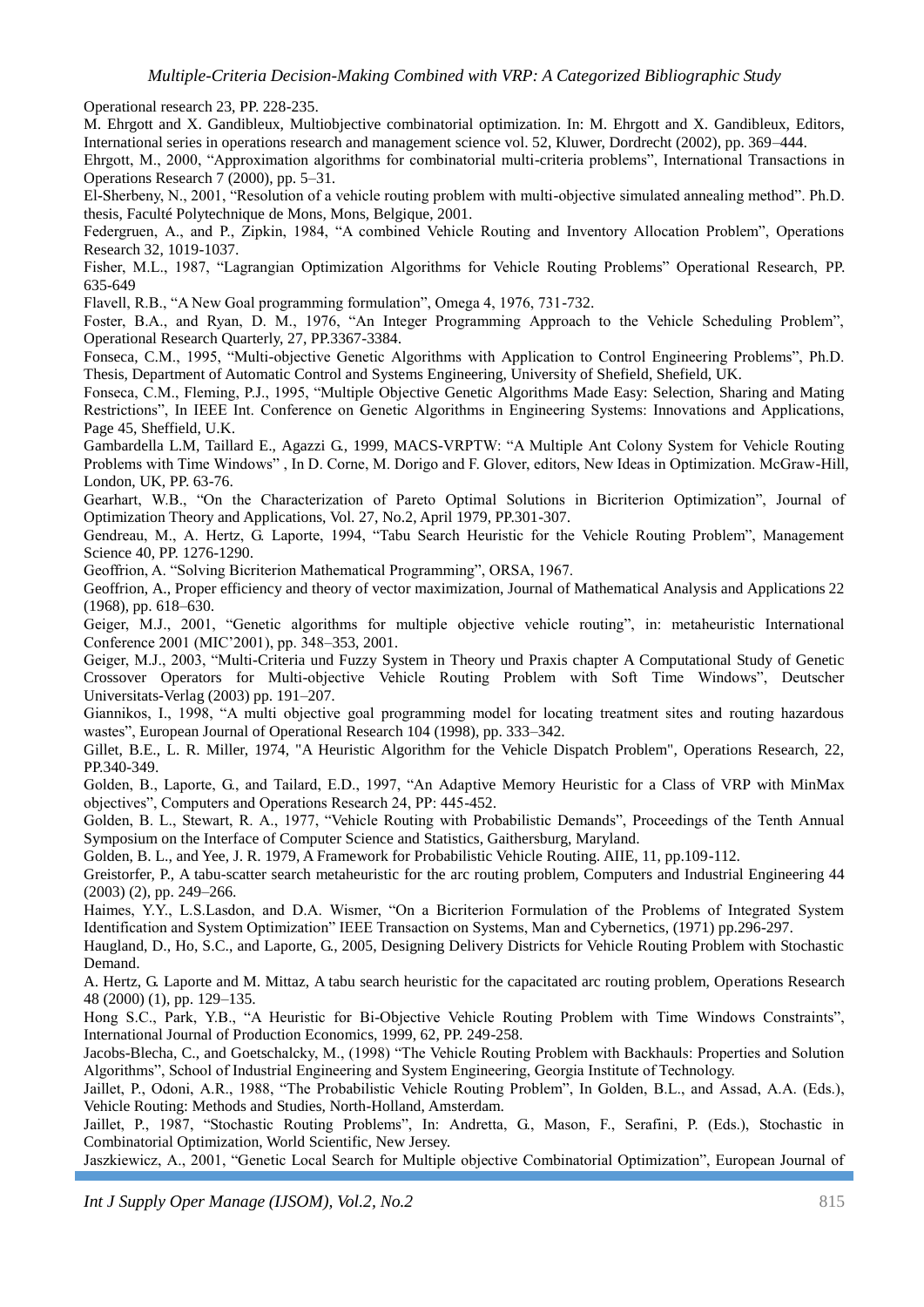Operational Research 137, PP.50-71

Jaszkiewicz, A., Do multiple objective metaheuristics deliver on their promises? a computational experiment on the set covering problem, IEEE Transactions on Evolutionary Computation 7 (2003) (2), pp. 133–143.

Jones, D.F., S.K. Mirrazavi and M. Tamiz, 2002, "Multi-objective meta-heuristics: An overview of the current state-of-the-art", European Journal of Operational Research 137, pp. 1–9.

Jozefowiez, N., 2004, "Modélisation et résolution Approchées de Problèmes de tournées multi-objectif", Ph.D. thesis, Laboratoire d'Informatique Fondamentale de Lille, Université des Sciences et Technologies de Lille, Villeneuve d'Ascq, France, December 2004.

Jozefowiez, N., F. Semet and E-G. Talbi, 2002, "Parallel and hybrid models for multi-objective optimization: Application to the vehicle routing problem", In: J.J. Merelo Guervos et al., Editors, Parallel Problem Solving from Nature VII, Lecture Notes in Computer Science vol. 2439, Springer-Verlag (2002), pp. 271–280.

Jozefowiez, N., F. Semet and E-G. Talbi, 2007, "Multi Objective Vehicle Routing Problem", European Journal of Operational Reseach, (in press).

Jozefowiez, N., F. Semet, and E-G. Talbi, 2004, "Applications of multi-objective evolutionary algorithm, Advance in Natural Computation", chapter A multi-objective evolutionary algorithm for the covering tour problem, vol. 1, World Scientific, 2004, (pp. 247–267).

Jozefowiez, N.,F. Semet and E-G. Talbi, 2007, "The bi-objective covering tour problem", Computers and Operations Research 34 (2007), pp. 1929–1942

Jozefowiez, N., F. Semet and E-G. Talbi, 2005, "Enhancements of NSGA II and its application to the vehicle routing problem with route balancing", In: E-G. Talbi, P. Liardet, P. Collet, E. Lutton and M. Schoenauer, Editors, Artificial Evolution 2005, 7<sup>th</sup> International Conference (EA'2005), Lecture Notes in Computer Science vol. 3871, Springer (2006), pp. 131–142.

Jozefowiez, N., F. Semet and E-G. Talbi, 2006, "Target Aiming Pareto Search and its application to the vehicle routing problem with route balancing", Journal of Heuristics (2006).

Keller, C.P., 1985, "Routing to cover time dependent demand: A Multiple Objective Approach, Sixteen Annual Pittsburgh Conference on Modeling and Simulation 16, PP: 651-655.

Keller, C.P., 1985, "Multi-objective routing through space and time: The MVP and TDVRP problems", Ph.D. thesis, Department of Geography, University of Western Ontario, London, Ontario, Canada, 1985.

Keller, C.P., and M. Goodchild, 1988, "The multi objective vending problem: A generalization of the traveling salesman problem", Environment and Planning B: Planning and Design 15 (1988), pp. 447–460.

Kim, B., Kim, S., Sahoo, S., 2006, "Waste Collection Vehicle Routing Problems with Time Windows", Computers and Operations Research 33, PP: 3624-3642.

Kohl, N., O.B.G. Madsen, 1997, "An Optimization Algorithm for the Vehicle Routing Problem with time Windows based upon Lagrangian Relaxation", Operations Research 45, PP. 395–406.

Kolen, A.W.J., A.H.G. Rinnooy Kan and H.W.J.M. Trienekens, 1987, "Vehicle Routing with Time Windows", Operations Research 35, PP. 266–273.

Koskosidis, Y.A., W.B. Powell and M.M. Solomon, 1992, "An optimization-based heuristic for vehicle routing and scheduling with soft time window constraints", Transportation Science 26, PP. 69–85.

Lacomme, P., Prins, C., Sevaux, M. 2006, "A Genetic Algorithm for a Bi-Objective Capacitated Arc Routing Problem", Computers and Operations Research 33, PP.3473-3493.

Lacomme, P., Prins, C., Sevaux, M. 2003, "Multi-Objective Capacitated Arc Routing Problem", In: Fonseca CM., et al. editor, Evolutionary multi-criterion Optimization (Proceeding of EMO 2003, Faro, Portugal). Lecture Notes in Computer Science, Vol. 2632. Berlin: Springer; 2003, PP.550-564.

Lai, K.K., B. Liu, J. Peng, 2003, "Vehicle Routing Problem with Fuzzy Travel Times and its Genetic Algorithms", Technical Report.

Laporte, G., 1992, "The Vehicle Routing Problem: An Overview of Exact and Approximate Algorithms", European Journal of Operational Research, 59, PP.345-358.

Lau H.C., Sim, M., Toe, K.M., 2003, "Vehicle Routing Problem with Time Windows and a Limited Number of Vehicles", European Journal of Operational Research 148, PP: 559-569.

Lee, T-R, and J-H. Ueng, 1998, "A Study of Vehicle Routing Problem with Load Balancing", International Journal of Physical Distribution and Logistics Management 29 (1998), pp. 646–648.

Lee, Y., Kim, S., Lee, S., Kang, K., 2003, "A Location-Routing Problem in Designing Optical Internet with WDM Systems", Photonic Network Communications 6, 151-160.

Levy, L., Bodin, L., 1989, "The Arc Oriented Location Routing Problem", INFOR 27, PP.74-94.

Li, W., 2005, "Finding pareto-optimal set by merging attractors for a Bi-objective traveling salesman problem", In: C.A. Coello Coello, A.H. Aguirre and E. Zitzler, Editors, Evolutionary Multi-Criterion Optimization, Third International Conference, EMO 2005, Lecture Notes in Computer Science vol. 3410, Springer, Guanajanto, Mexico (2005), pp. 797–810.

Lin, C.K.Y., and R.C.W. Kwok, 2006, "Multi Objective Metaheuristics for a Location-Routing Problem with Multiple use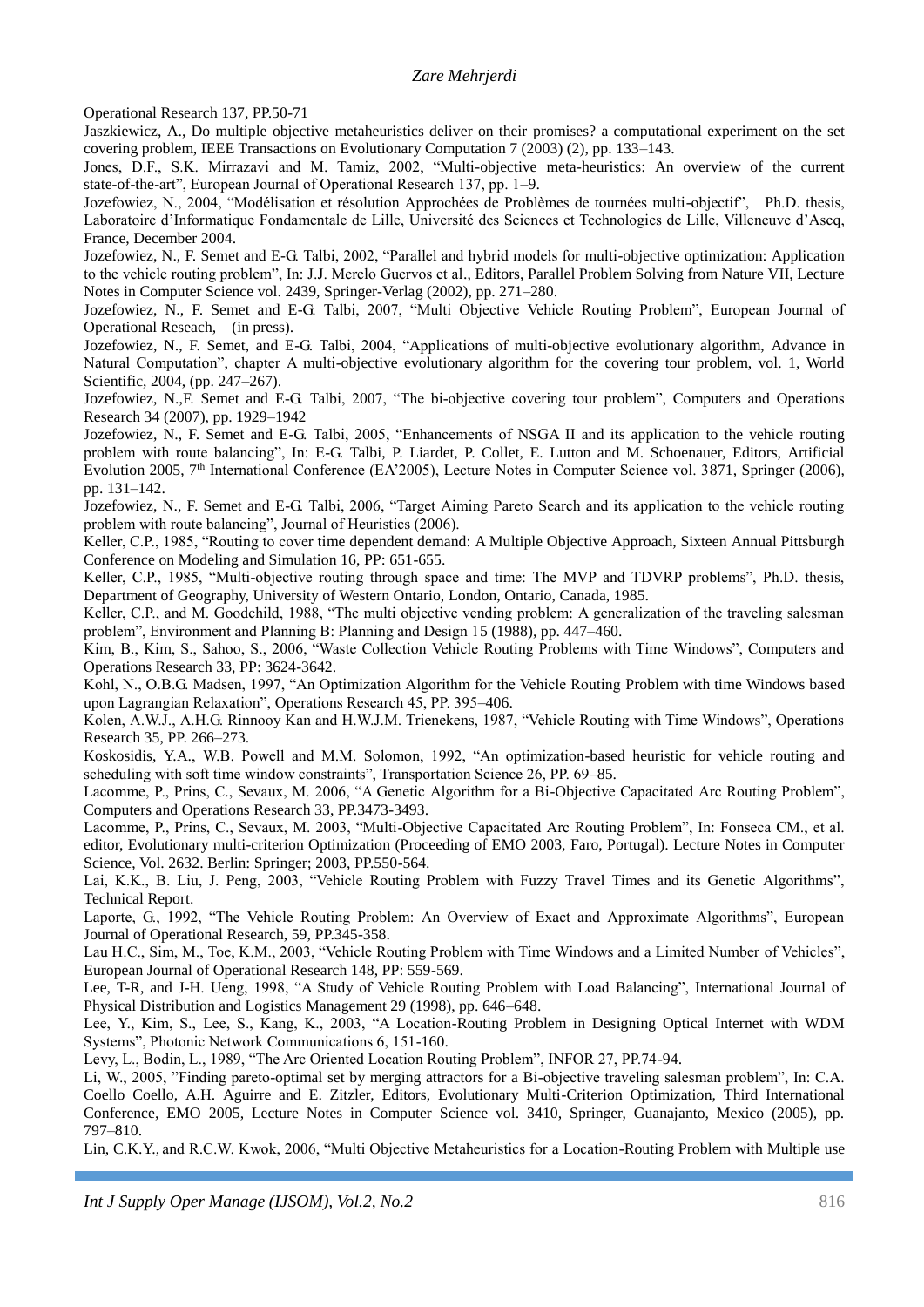of Vehicles on real data and simulated data" European journal of Operational Research 175, PP.1833-1849.

Lin, S., 1965, "Computer Solutions of the Traveling Salesman Problem", Bell System Technical Journal,44, PP.2245-2269.

Lin, S. and B.W. Kernighan, 1973, "An Effective Heuristic Algorithms for the Traveling Salesman Problem", Operations Research 21, PP.498-512.

Liu, B., K. Iwamura, 1998, "Chance Constrained Programming with Fuzzy Parameters", Fuzzy Sets and Systems 94, PP.227-237.

Lourenço, Paixão and Portugal, 2001, "Multi Objective Metaheuristics for the Bus Driver Scheduling problem", Transportation Science 35, pp. 331–343.

Magnanti, T.L., "Combinatorial Optimization and Vehicle Fleet Planning: Prospectives and prospects." Network 7 91981), pp. 179-213.

Martinez, C.G., Cordon, O., Herrera, F., 2007, "A Taxonomy and an Empirical Analysis of Multiple Objective Ant Colony Optimization Algorithms for the bi-Criteria TSP", European Journal of Operational Research 180, PP: 116-148.

Min, H., 1991, "A Multi-Objective Vehicle Routing Problem with Soft Time Windows: The Case of a Public Library Distribution System", Socio-Economic Planning Science 25, PP. 179–188.

P. Moscato, Memetic Algorithms a Short Introduction. In: D. Corne, M. Dorigo and F. Glover, Editors, New ideas in optimization, McGraw-Hill, Maidenhead, UK (1999), pp. 219–234.

Mourgaya, M., Vanderbeck, F., 2007, "Column Generation Based Heuristic for Tactical Planning Multi-Period Vehicle Routing Problem", European Journal of Operational Research 183, PP: 1028-1041.

Murata, T., and R. Itai, 2007, "Local Search in two-fold EMO algorithm to enhance solution similarity for multi-objective vehicle routing problems", In: S. Obayashi, K. Deb, C. Poloni, T. Hiroyasu and T. Murata, Editors, EMO 2007 vol. 4403, Springer (2007), pp. 201–215.

Nagy, G. and Salhi, S., 2007, "Location-Routing: Issues, Models and Methods", European Journal of Operational Research, 177, PP.649-672.

Murata, T., and R. Itai, 2005, "Multi-objective vehicle routing problems using two-fold EMO algorithm to enhance solution similiraty on non-dominated set", In: C.A. Coello Coello, A.H. Aguirre and E. Zitzler, Editors, Evolutionary Multi-Criterion Optimization. Third International Conference, EMO 2005, Lecture Notes in Computer Science vol. 3410, Springer, Guanajanto, Mexico (2005), pp. 885–896.

Mirchandani, P., An integrated network/planar multi objective model for routing and siting for hazardous materials and wastes. Transportation Science **25** 2 (1991), pp. 146–156.

Ombuki, B., B.J. Ross and F. Hanshar, 2006, "Multi-objective genetic algorithm for vehicle routing problem with time windows", Applied Intelligence 24 (2006), pp. 17–30.

Onieva, L., I.Garcia-Zarza, Larraneta, J. 1986, "Interactive Generation of Vehicle Schedules for an Urban Bus System on a Microcomputer", OR Models in Microcomputers, PP. 67-64.

Pacheco, J., and R. Marti, 2006, "Tabu search for a Multi-objective routing problem", Journal of the Operational Research Society 57 (2006), pp. 29–37.

Paquete, L., L. Chiarandini and T. Stützle, 2004, "Pareto local optimum sets in the bi-objective traveling salesman problem: An experimental study", In: X. Gandibleux, M. Sevaux, K. Sörensen and V. T'Kindt, Editors, Metaheuristics for Multiobjective Optimization, Lecture Notes in Economics and Mathematical Systems vol. 535, Springer (2004), pp. 177–199.

Paquete, L., and T. Stützle, 2003, "A two-phase local search for the bi-objective traveling salesman problem", In: C.M. Fonseca et al., Editors, Evolutionary Multi-criterion Optimization, Lecture Notes in Computer Science vol. 2632, Springer-Verlag (2003), pp. 479–493.

Park, Y.B., Keolling, C.P. "An Interactive Computerized Algorithm for Multi-Criteria Vehicle Routing Problems", Computers and Industrial Engineering, 1989, 16, PP.477-490.

Park, Y. B., 1984, "The Solution of Vehicle Routing Problems in a Multiple Objective Environment", Ph.D. Dissertation, Oklahoma State University, Stillwater Oklahoma, USA.

Park, Y.B., and Keolling, C.P., 1986, 'A Solution of Vehicle routing problem in Multiple objective environment", Engineering Costs and Production Economics 10, PP.121-132.

Y. Park, A hybrid genetic algorithm for the vehicle scheduling problem with due times and time deadlines. International Journal of Production Economics 73 (2001), pp. 175–188.

J. Potvin, D. Dube and C. Robillard, A hybrid approach to vehicle routing using neural networks and genetic algorithms. Artificial Intelligence 6 (1996), pp. 241–252.

Ronen, D. 1988, "Perspectives on Practical Aspects of Truck Routing and Scheduling", European Journal of Operational Research 35, PP:137-145.

Rahoual, M., Kitoun, B., Mabed, MH., Bachelet, V., and Benameur, F., 2001," Multicriteria Genetic Algorithms for the Vehicle Routing Problem with Time Windows", MIC 2001 - 4<sup>th</sup> Metaheuristics International Conference, PP.527-532.

Rahoual, M., B. Kitoun, M. Mabed, V. Bachelet, F. Benameur, 2001,"Multicriteria genetic algorithms for the vehicle routing problem with time windows", in: Metaheuristic International Conference (MIC'2001), pp. 527–532, 2001.

Ribeiro, R., and H.R. Lourenço, 2001, "A multi-objective model for a multi-period distribution management problem", in: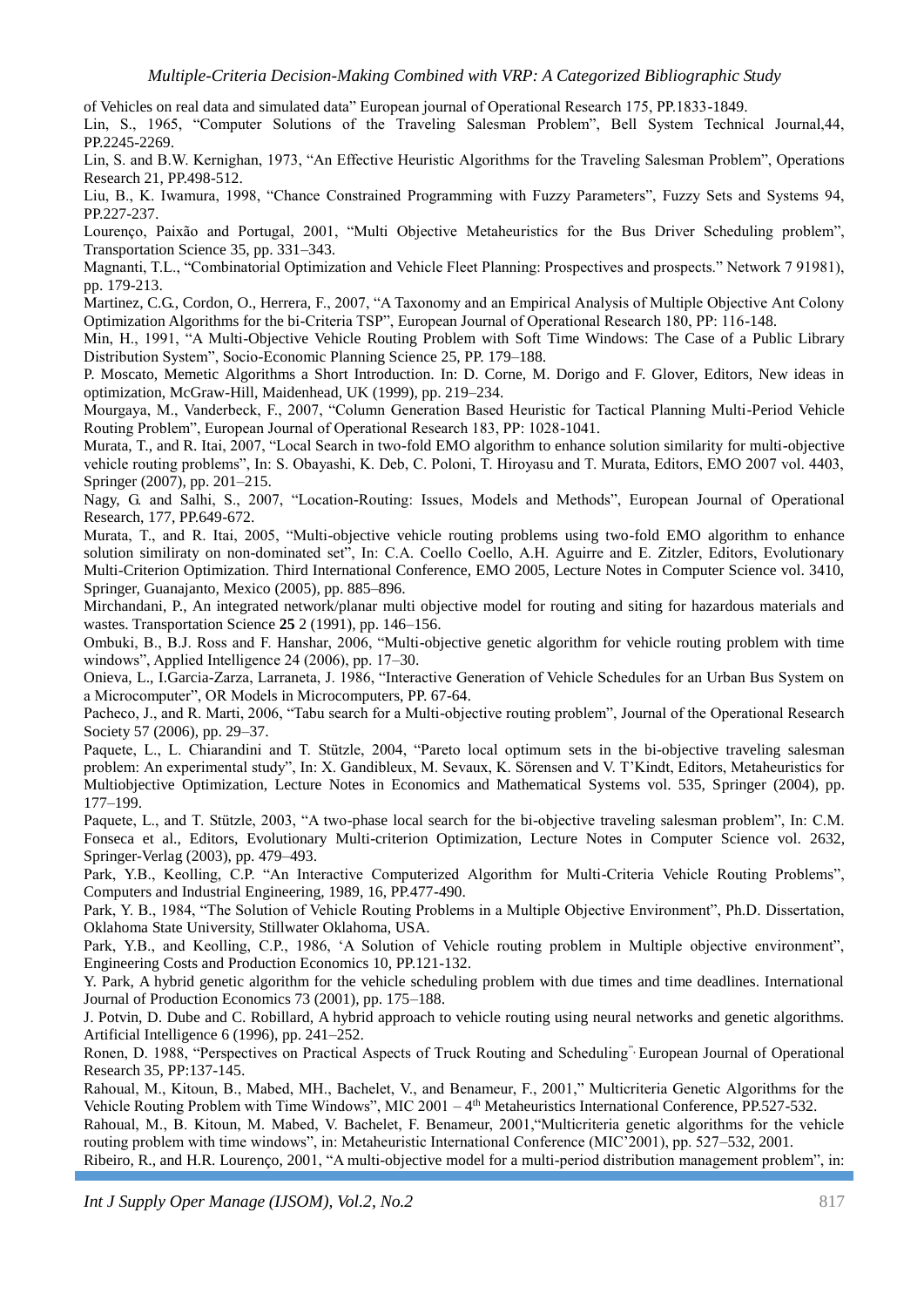Metaheuristic International Conference 2001 (MIC'2001), pp. 91–102, 2001.

Riera-Ledesma, J., and J.J. Salazar-González, 2005, "The bi-objective traveling purchaser problem", European Journal of Operational Research 160 (2005), pp. 599–613.

Russell, R., and Igo, W., 1979, "An Assignment Routing Problem", Network 9, 1-17.

Sarker, R., and C.A.C. Coello, 2002, "Assessment methodologies for multiobjective evolutionary algorithms". In: R. Sarkar, M. Mohammadian and X. Yao, Editors, Evolutionary Optimization, Kluwer Academic Publishers, Massachusetts (2002), pp. 177–195.

Sessomboon, W., Watanabe, K. Irohara, K. "A Study on Multi-Objective Vehicle Routing Problem Considering Customer Satisfaction with due-time (The creation of Pareto Optimal solutions by hybrid genetic algorithm). Transactions of the Japan Society of Mechanical Engineering, 1998.

Schaffer, J.D., 1985, "Multiple objective optimization with vector evaluated genetic algorithms", Genetic Algorithms and their Applications, Proceedings of the First International Conference on Genetic Algorithms, vch (1985), pp. 93–100.

Shang, J.S., Cuff, C., 1996, "Multi Criteria Pick-up and Delivery Problem with Transfer Opportunity ", computers and Industrial Engineering 30, PP: 631-645.

Sessomboon, W. ,K. Watanabe, T. Irohara and K. Yoshimoto, 1998, "A study on multi-objective vehicle routing problem considering customer satisfaction with due-time (the creation of Pareto optimal solutions by hybrid genetic algorithm)", Transaction of the Japan Society of Mechanical Engineering (1998).

Skitt, R.A. and Levary, R.R., 1985, "Vehicle Routing via Column Generation" European Journal of Operational Research, Vol. 21, PP.65-75.

Solomon, M.M., 1987, "Algorithms for the vehicle routing and scheduling problem with time windows constraints", Operations Research 35, PP. 254–265.

Solomon, M.M., J. Desrosiers, 1988, "Time window constrained routing and scheduling problems", Transportation Science 22, PP. 1–13

Solomon, M.M., 1987, "Algorithms for the Vehicle Routing and Scheduling Problem with Time Window Constraints", Operations Research 35, PP.254-265.

Stewart, W. R. 1981, "New Algorithms for Deterministic and Stochastic Vehicle Routing Problems", Ph.D. Dissertation, University of Maryland.

Stewart, W. R., and Golden B.L., 1984, "A Lagrangian Relaxation Heuristic for Vehicle Routing", European Journal of Operational Research, 17, PP.84-88.

Sutcliffe, C., and J. Board, 1990, "Optimal solution of a vehicle routing problem: Transporting mentally handicapped adults to an adult training centre", Journal of the Operational Research Society 41 (1990), pp. 61–67.

Sexton, T.R., Y.M. Choi, 1986, "Pickup and delivery of partial loads with soft time windows", American Journal of Mathematical and Management Sciences 6, PP. 369–398.

Taillard, E., P. Badezu, M. Gendreau, F. Guertin and J.Y. Potvin, 1997, "A Tabu Search Heuristic for the Vehicle Routing Problem with Soft Time Windows", Transportation Science 31, PP. 170–186.

Talliard, E.D., 1999, "A Heuristic Column Generation Method for the Hetregeneous Fleet", VRP, RAIRO 33, PP.1-14.

[147] Talbi, E.G., 2000, "Meta-heuristices pour l'optimisation combinatoire multi-objectif: Etat de l'art, Submitted to RAIRO 2000.

Tan, K.C., T.H., Chew, Y.H., Lee, L.H., 2003, "A Hybrid Multi-objective Evolutionary Algorithm for Solving Truck and Trailer Vehicle Routing Problems" In: Proceedings of the 2003 Congress on Evolutionary Computation, Canberra, Australia, 8-12 December, Vol. 3. PP. 2134-2141.

Tan, K.C., T.H., Chew, Y.H., Lee, L.H., 2003, "A Multi-objective Evolutionary Algorithm for Solving Vehicle Routing Problem with Time Windows" In: Proceedings of the IEEE International Congress on Systems, Man and Cybernetics, Washington, DC, USA, 5-8 October 2003, Vol.1, PP.361-366.

Tan, K.C., Cheong, C.Y., Goh, C.K., "Solving Multi-objective Vehicle Routing Problem with Stochastic Demand via Evolutionary Computation", European Journal of Operational Research 177, 2007, PP. 813-839.

Tan, K.C., Y.H. Chew and L.H. Lee, 2006, "A hybrid multi-objective evolutionary algorithm for solving vehicle routing problem with time windows", European Journal of Operational Research 34 (2006), pp. 115–151.

Tan, K.C., T.H. Lee, Y.H. Chew and L.H. Lee, "A Multi objective evolutionary algorithm for solving vehicle routing problem with time windows", IEEE International Conference on Systems, Man, and Cybernetics, IEEE Service Center (2003), pp. 361–366.

Tan, K.C., Y.H. Chew and L.H. Lee, 'A hybrid multi-objective evolutionary algorithm for solving truck and trailer vehicle routing problems", European Journal of Operational Research 172 (2006), pp. 855–885

Tan, C. and J., Beasley, 1984, "A Heuristic Algorithm for the Period Vehicle Routing Problem", Omega 12, PP.497-504.

Tavakkoli-Moghaddam, R., N. Safaei, Y. Gholipour, (2006) "A Hybrid Simulated Annealing for Capacitated Vehicle Routing Problems with the Independent Route Length" Applied mathematics and Modeling.

Tavakkoli-Moghaddam, R., N. Safaei, M.M.O. Kah, and M. Rabbani "A New Capacitated Vehicle Routing Problem with Split Service for Minimizing Fleet Cost by Simulated Annealing", Journal of the Franklin Institute Journal of Faraklin 2007.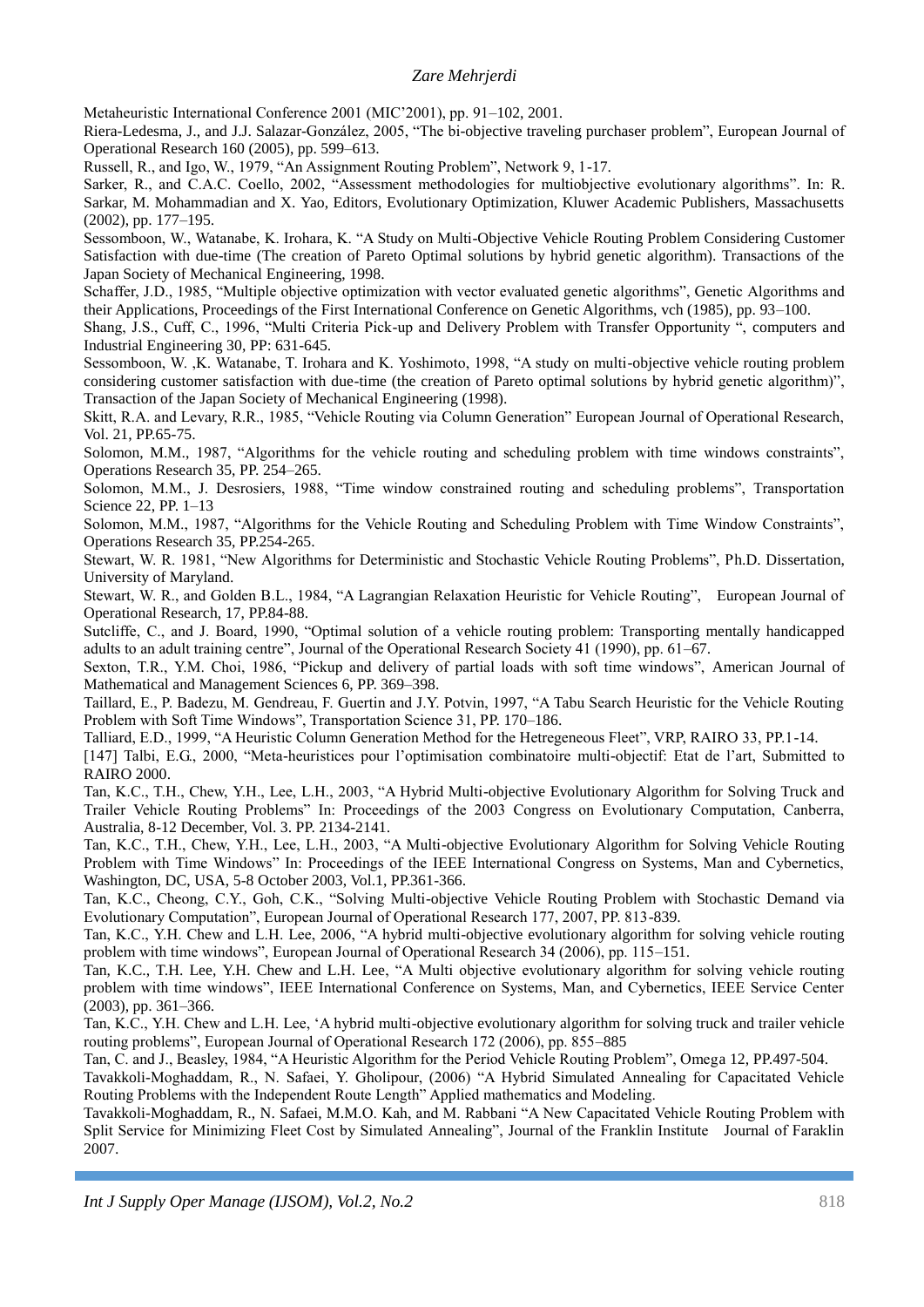D. Teodorovic, G. Pavkovic, 1996, "The Fuzzy set Theory Approach to the Vehicle Routing Problem when Deman at nodes are uncertain", Fuzzy Sets and Systems 82, PP.307-317.

[158] Tillman, F. A., 1969, "The Multiple Terminal Delivery Problem with Probabilistic Demands", Transportation Science, 3, PP.192-204.

Tillman, F. A., and Gain T. M., 1972, "An Upper Bound Algorithm for the Single and Multiple Terminal Delivery problem", Management Science, 18, PP.664-682.

Turner, W.C., and Vu, V.T., 1979, "Systems Design for Rural Refuse Collections", AIIE, 11, PP.84-85.

Ulungu, E., and J. Teghem, "The two-phase method: An efficient procedure to solve bi-objective combinatorial optimization problems", Foundations of Computing and Decision Sciences 20 (1995), pp. 149–165.

Van Landeghem, H.R.G., 1988, "A Bi-Criteria Heuristics for the Vehicle Routing Problem with Time Windows", European Journal of Operational Research 36, PP.217-226.

Van Veldhuizen, D., Lamont, G.B., 1998, "Multiple Objective Evolutionary Algorithms Research: A history and Analysis", Technical Report TR-98-03, Department of Electrical and Computer Engineering, Air Force institute of Technology, Ohio. Viana, A., and J. Pinho de Sousa, 2000, "Using metaheuristics in Multi-objective resource constrained project scheduling", European Journal of Operational Research 120, PP: 359–374.

Wassan, N.A. & Osman, I.H., 2002, "Tabu Search Variants for the Mix Fleet Vehicle Routing Problem", Journal of the Operational Research Society, 53, PP768-782

Waters, C.D., 1984, Interactive Vehicle Routing, "Operational Research Society", 35, PP.821-826.

Yee, J.R., and Golden, B.L., 1980, "A Note on Determining Strategies for Probabilistic Vehicle Routing", Naval Research Logistics Quarterly 27, PP.159-163.

Yellow, P.C. 1970, "A Computational Modification of the Savings Method of Vehicle Scheduling", Operational Research Quarterly, 21, PP.281-283.

Zare Mehrjerdi, Y., 1993, "A Multiple Objective Stochastic Approach to Vehicle Routing Problem", Conference on Applied Probability in Engineering, Computer and Communication Sciences INRIA/ORS/TIMS/SMAI, Paris, June 16-23, 1993.

Zare Mehrjerdi, Y., 1986, A Goal Programming Model of the Stochastic Vehicle Routing Problem", Ph.D. Dissertation, Oklahoma State University, Stillwater, Oklahoma. USA.

Zare Mehrjerdi Y., 2014, "A Multiple Objective Stochastic Approach to Vehicle Routing Problem",

The International Journal of Advanced Manufacturing Technology Vol. 74,

Zare Mehrjerdi Y., 2013, ["Stochastic Approach to Vehicle Routing Problem: Development and Theories"](https://scholar.google.com/citations?view_op=view_citation&hl=en&user=L11pDoUAAAAJ&cstart=60&citation_for_view=L11pDoUAAAAJ:3fE2CSJIrl8C), International Journal of Industrial Engineering 24 (4), 285-295.

Zhenyu, Y., L. Zhang, K. Lishan and L. Guangming, "A new MOEA for multi-objective TSP and its convergence property analysis", In: C.M. Fonseca et al., Editors, Evolutionary multi-criterion optimization, Lecture Notes in Computer Science vol. 2632, Springer-Verlag (2003), pp. 342–354.

Zheng, Y., and Liu, B., 2006, "Fuzzy Vehicle Routing Model with Credibility Measure and its hybrid intelligent Algorithm", Applied Mathematics and Computations, 176, PP. 673-683.

Zhou, G., Hokey, M., Mitsuo, G., 2003, "A Genetic Algorithm Approach to the Bi-Criteria Allocation of Customers to Warehouse", International Journal Of Production Economics 86, PP: 35-45.

E. Zitzler, K. Deb and L. Thiele, Comparison of multiobjective evolutionary algorithms empirical results, Evolutionary Computation 8 (2000) (2), pp. 173–195.

Zografos, K.G., and K.N. Androustsopoulos, "A heuristic algorithm for solving hazardous material distribution problems", European Journal of Operational Research 152 (2004), pp. 507–519.

#### **Books, Surveys and others**

Cohon, J., Multi Objective Programming and Planning, Academic Press, New York (1978).

Deb, K, "Multi-objective Optimization using Evolutionary Algorithms, John Wiley and Sons (2001).

Hwang, C., and K. Yoon. "Multiple Attribute Decision Making: Methods and Applications", Springer, Berlin (1981).

Ijiri, Y., "Management Goals and Accounting for Control", Rand MCNally, Chicago, 1965,

Lee, Sang, M , "Goal Programming for Decision Making Analysis", Auerbach Publishers, Philadelphia, 1972.

Romero, C., 1991, "Handbook of Critical Issues in Goal Programming", Pergamon Press, Oxford.

Schniederjans, M., 1995, "Goal Programming Methodology and Applications", Kluwer Publishers, Boston.

Zare Mehrjerdi, Yahia, (2015), "Vehicle Routing Problem", Mehrjerd Press, Tehran, Iran.

Zeleny, M., 1982, "Multiple Criteria Decision Making", McGraw-Hill, New York.

Zeleny, M., "Linear Multiple Objective Programming", Springer-Verlag, New York, 1974.

Tamiz, M., D.F. Jones and C. Romero, 1998, "Goal programming for decision making: An overview of the current state-of-the-art", European Journal of Operational Research 111, pp. 569–581.

Steuer, R., Na, P. "Multiple Criterion Decision Making Combined with Finance: A Categorized Bibliographical Study", European Journal of Operational Research 150, 496-515.

Madsen, 1981. O.B.G. Madsen, A survey of methods for solving combined location-routing methods. In: N.K. Jaiswal, Ed., Scientific Management of Transport Systems, North-Holland, Amsterdam, Holland (1981), pp.194–201.

Yahia Zare Mehrjerdi, (2013d) Operations Research a Profit Making Tool, LAP publishing Co. Germany.